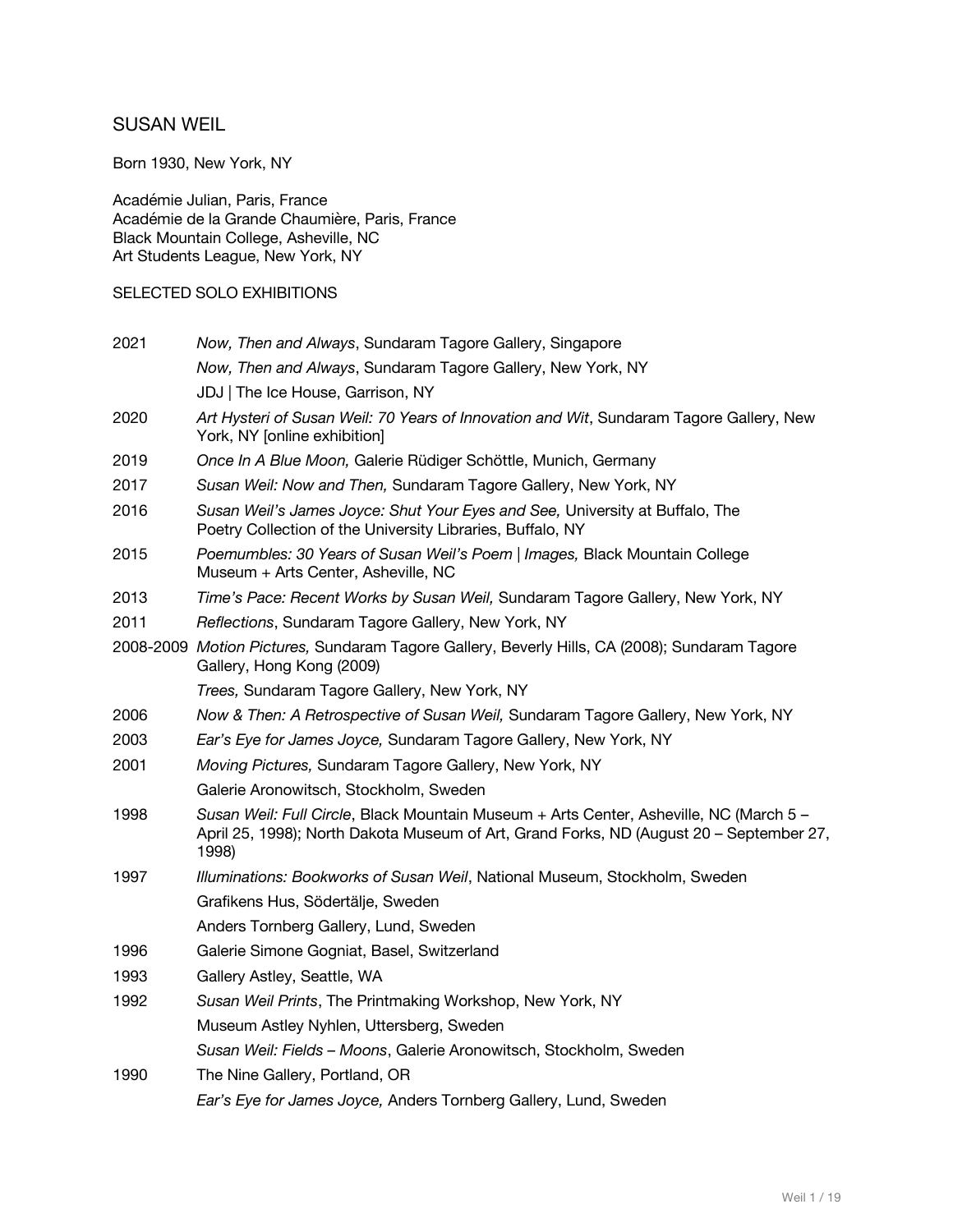| 1989 | Mind's Sky, Staatsgalerie moderner Kunst, Haus der Kunst, Munich, Germany |
|------|---------------------------------------------------------------------------|
|      | Galerie Biedermann, Munich, Germany                                       |
|      | Livres d'Artistes, Lyrik Kabinett, Munich, Germany                        |
| 1988 | Flushing Council on Culture & The Arts, Flushing, NY                      |
| 1987 | Galerie Brandt's Pakhus, Copenhagen, Denmark                              |
| 1986 | Gallerie Leif Stahle Paris, France                                        |
|      | Galerie Aronowitsch, Stockholm, Sweden                                    |
| 1985 | Anders Tornberg Gallery, Lund, Sweden                                     |
| 1983 | Galerie Artek, Helsinki, Finland                                          |
|      | Styria Studio, New York, NY                                               |
| 1982 | Anders Tornberg Gallery, Lund, Sweden                                     |
| 1981 | Judith Christian Gallery, New York, NY                                    |
|      | Helsingin taidemuseo [Helsinki City Art Museum], Helsinki, Finland        |
| 1980 | Galeri Engstrom, Stockholm, Sweden                                        |
|      | Anders Tornberg Gallery, Lund, Sweden                                     |
|      | Konsthall, Harnosand, Sweden                                              |
|      | Krognoshuset, Lund, Sweden                                                |
|      | Galleriet, Lund, Sweden                                                   |
| 1979 | Parsons-Dreyfus Gallery, New York, NY                                     |
|      | Art 10, Basel, Switzerland                                                |
|      | Galleri 1, Goteborg, Sweden                                               |
|      | Galleri Larsson, Gavle, Sweden                                            |
| 1978 | Galeri Engstrom, Stockholm, Sweden                                        |
|      | Anders Tornberg Gallery, Lund, Sweden                                     |
|      | Wade Gallery, Washington, D.C.                                            |
|      | Galleriet, Lund, Sweden                                                   |
| 1977 | Susan Weil, Parsons-Dreyfus Gallery, New York, NY                         |
| 1975 | Susan Weil: Painting, 112 Greene Street Gallery, New York, NY             |
| 1974 | Susan Weil: Painting, 112 Greene Street Gallery, New York, NY             |
| 1973 | Susan Weil: Horizons, 112 Greene Street Gallery, New York, NY             |
| 1971 | University of North Carolina, School of Design, Raleigh, NC               |
|      | Greater Hartford Process, Hartford, CT                                    |
| 1965 | Willoughby Wallace Memorial Library (Keyes Gallery), Stony Creek, CT      |

### SELECTED COLLABORATIVE EXHIBITIONS

| 2014 | Blueprints: A Collaboration, Susan Weil & José Betancourt, Asheville Art Museum, |
|------|----------------------------------------------------------------------------------|
|      | Asheville, NC                                                                    |

2013 *Blueprints: Cyanotypes by Susan Weil & José Betancourt,* Tennessee Valley Museum of Art, Tuscumbia, AL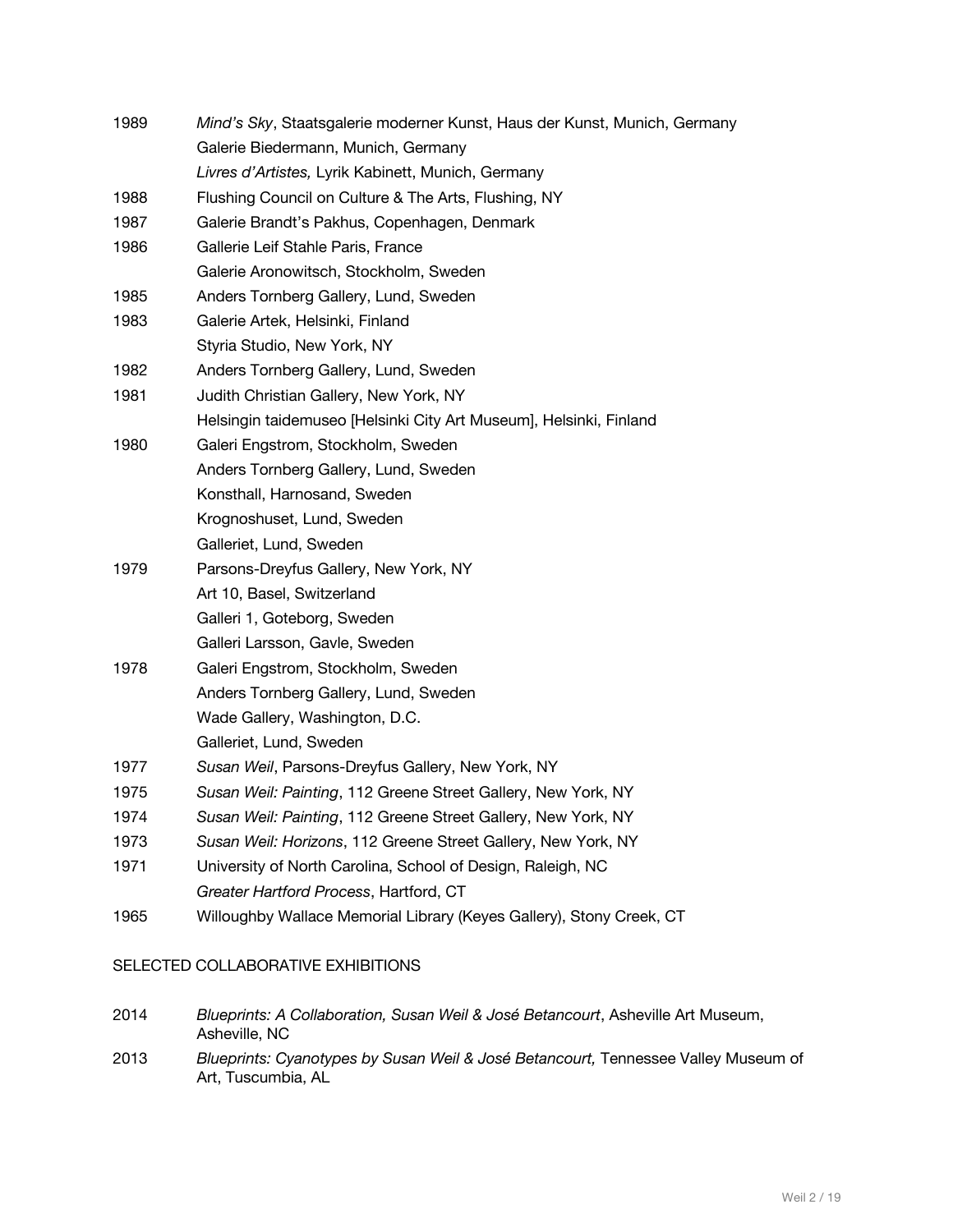2010-2012 *Blueprints*, with José Betancourt, Blue Sky Gallery, Portland, OR (December 2, 2010- January 2, 2011); Ann Loeb Bronfman Gallery, District of Columbia Jewish Center, Washington, D.C. (2011); Butler Institute of American Art, Youngstown, OH (October 9, 2011-February 26, 2012); Tinney Contemporary, Nashville, TN (August 25-September 29, 2012)

#### SELECTED GROUP EXHIBITIONS

| 2022 | 20 +, Sundaram Tagore Gallery, New York, NY                                                                                                                                                                                                                                                                    |
|------|----------------------------------------------------------------------------------------------------------------------------------------------------------------------------------------------------------------------------------------------------------------------------------------------------------------|
|      | Daily Ritual, Center for Book Arts, New York, NY                                                                                                                                                                                                                                                               |
|      | A Room of Her Own, Sundaram Tagore Gallery, Singapore                                                                                                                                                                                                                                                          |
|      | Room of One's Own / Part 1, Galerie Rüdiger Schöttle, Munich, Germany                                                                                                                                                                                                                                          |
| 2021 | Family Business, JDJ, New York, NY                                                                                                                                                                                                                                                                             |
|      | Transfiguration: leaving reality behind, Postmasters Gallery, New York, NY                                                                                                                                                                                                                                     |
|      | Samlingen [Collection], Malmö Konstmuseum, Malmö, Sweden                                                                                                                                                                                                                                                       |
|      | Print/Process/Repeat, Sundaram Tagore Gallery, New York, New York                                                                                                                                                                                                                                              |
| 2020 | Bookish: Selections from the Dan Weinberg Collection, Montana Museum of Art and Culture,<br>University of Montana, Missoula, MT                                                                                                                                                                                |
|      | Question Everything! The Women of Black Mountain College, Black Mountain College<br>Museum + Arts Center, Asheville, NC                                                                                                                                                                                        |
|      | Our Own Work, Our Own Way, The Johnson Collection, Spartanburg, SC                                                                                                                                                                                                                                             |
|      | Photography and the Surreal Imagination, The Menil Collection, Houston, TX                                                                                                                                                                                                                                     |
|      | Intersections in American Art, Asheville Art Museum, Asheville, NC                                                                                                                                                                                                                                             |
| 2019 | Abstract Lens, Collection 1940s-1970s, The Museum of Modern Art, New York, NY                                                                                                                                                                                                                                  |
|      | Politics at Black Mountain College, Black Mountain College Museum + Arts Center,<br>Asheville, NC                                                                                                                                                                                                              |
| 2018 | Still Life, Galerie Rüdiger Schöttle, Munich, Germany                                                                                                                                                                                                                                                          |
|      | Bauhaus and America: Experiments in Light and Movement, LWL-Museum für Kunst und<br>Kultur, Münster, Germany                                                                                                                                                                                                   |
|      | Women of Black Mountain College, Yvette Torres Fine Art, Rockland, ME                                                                                                                                                                                                                                          |
|      | New York Abstraction, Sundaram Tagore Gallery, Singapore                                                                                                                                                                                                                                                       |
|      | Group Show, Sundaram Tagore Gallery, New York, NY                                                                                                                                                                                                                                                              |
|      | The Masters: Art Students League Teachers and their Students, Phyllis Harriman Mason<br>Gallery, Art Students League of New York, New York, NY                                                                                                                                                                 |
| 2017 | Group Show, Sundaram Tagore Gallery Chelsea, New York, NY                                                                                                                                                                                                                                                      |
|      | Robert Rauschenberg: Among Friends, The Museum of Modern Art, New York, NY                                                                                                                                                                                                                                     |
|      | Lunar, Sundaram Tagore Gallery Madison Avenue, New York, NY                                                                                                                                                                                                                                                    |
|      | Begin to See: The Photographers of Black Mountain College, Black Mountain College<br>Museum + Arts Center, Asheville, NC                                                                                                                                                                                       |
|      | 2015-2017 Leap Before You Look: Black Mountain College 1933-1957, The Institute of<br>Contemporary Art/Boston, Boston, MA (October 10, 2015-January 24, 2016); Hammer<br>Museum, Los Angeles, CA (February 21-May 15, 2016); Wexner Center for the Arts,<br>Columbus, OH (September 17, 2016-January 01, 2017) |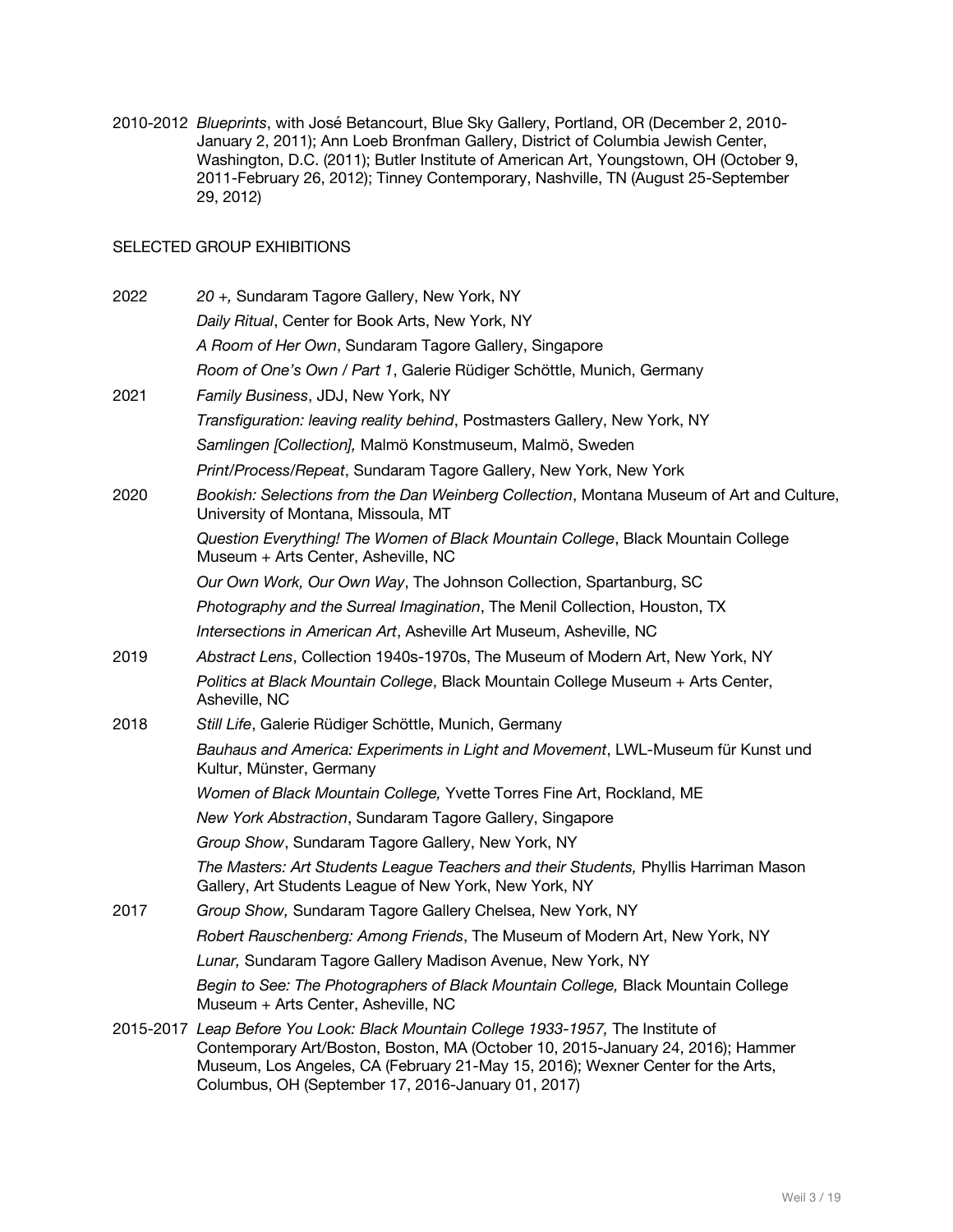|           | 2015-2016 Light Borne in Darkness: Photography Highlights from the Permanent Collection,<br>Milwaukee Art Museum (November 24, 2015-April 10, 2016)                                                                                                                                                                                                                                                                                                           |
|-----------|---------------------------------------------------------------------------------------------------------------------------------------------------------------------------------------------------------------------------------------------------------------------------------------------------------------------------------------------------------------------------------------------------------------------------------------------------------------|
|           | Winter Group Show, Sundaram Tagore Gallery, Hong Kong                                                                                                                                                                                                                                                                                                                                                                                                         |
|           | Hisachika Takahasi by Yuki Okumura, Ginza Maison Hermès Le Forum, Tokyo, Japan                                                                                                                                                                                                                                                                                                                                                                                |
| 2014      | Summer Group Show, Sundaram Tagore Gallery, New York, NY                                                                                                                                                                                                                                                                                                                                                                                                      |
|           | Frontiers Reimagined, Museo di Palazzo Grimani, Venice, Italy                                                                                                                                                                                                                                                                                                                                                                                                 |
|           | A World of its Own: Photographic Practices in the Studio, The Museum of Modern Art, New<br>York, NY                                                                                                                                                                                                                                                                                                                                                           |
| 2013      | To Be A Lady: An International Celebration of Women in the Arts, in collaboration with Norte<br>Maar, Sundaram Tagore Gallery, Singapore                                                                                                                                                                                                                                                                                                                      |
|           | From Memory Draw a Map of the United States, Sean Kelly Gallery, New York, NY                                                                                                                                                                                                                                                                                                                                                                                 |
| 2012      | Emerging: New Photography Acquisitions, Portland Art Museum, Portland, OR                                                                                                                                                                                                                                                                                                                                                                                     |
| 2011      | Perspectives: Nine Women, Nine Views, Sundaram Tagore Gallery, New York, NY                                                                                                                                                                                                                                                                                                                                                                                   |
|           | Forces of Nature, Sundaram Tagore Gallery, Beverly Hills, CA                                                                                                                                                                                                                                                                                                                                                                                                  |
| 2010      | The Reason For Hope, Sundaram Tagore Gallery, New York, NY                                                                                                                                                                                                                                                                                                                                                                                                    |
| 2009      | Seven Women / Seven Stories, Sundaram Tagore Gallery, New York, NY                                                                                                                                                                                                                                                                                                                                                                                            |
| 2008      | East / West: Hong Kong Grand Opening, Sundaram Tagore Gallery, Hong Kong                                                                                                                                                                                                                                                                                                                                                                                      |
|           | Metaphor Taking Shape: Poetry, Art, and the Book, Beinecke Rare Book & Manuscript<br>Library, Yale University, New Haven, CT                                                                                                                                                                                                                                                                                                                                  |
| 2006-2007 | Black Mountain College: Collaborations and Interdisciplinary Dialogues, Asheville Art<br>Museum, Asheville, North Carolina (December 14, 2006-May 30, 2007)                                                                                                                                                                                                                                                                                                   |
|           | 2004-2005 National Museum of Modern Art, Kyoto, Japan                                                                                                                                                                                                                                                                                                                                                                                                         |
| 2004      | The Cracked Looking Glass, The Graphic Center, Dublin, Ireland                                                                                                                                                                                                                                                                                                                                                                                                |
|           | Joyce in Art: Visual Art Inspired by James Joyce, Royal Hibernian Academy, Dublin,<br>Ireland                                                                                                                                                                                                                                                                                                                                                                 |
|           | Painting and Sculpture II, The Museum of Modern Art, New York, NY                                                                                                                                                                                                                                                                                                                                                                                             |
| 2003      | Art meets Architecture, Santa Fe Home Parade, Santa Fe, NM                                                                                                                                                                                                                                                                                                                                                                                                    |
|           | 2003-2006 Creative Space: Fifty Years of Robert Blackburn's Printmaking Workshop, Washington, D.C.,<br>organized by the Library of Congress, International Print Center New York (IPCNY), The<br>Elizabeth Foundation for the Arts. Exhibited at the IPCNY (2002-2003); Library of Congress,<br>Great Hall North and Great Hall South (February 20-July 26, 2003); Glass Curtain Gallery,<br>Columbia College of Art, Chicago, IL (January 31-March 25, 2005) |
| 2002      | Una Aventura Americana, Museo Nacional Reina Sofía, Madrid, Spain                                                                                                                                                                                                                                                                                                                                                                                             |
|           | Black Mountain College, Asheville, NC                                                                                                                                                                                                                                                                                                                                                                                                                         |
|           | Sailor Snug Harbor, Staten Island, NY                                                                                                                                                                                                                                                                                                                                                                                                                         |
| 2000      | Themes and Variations: Publications of Vincent FitzGerald & Company 1980-2000, Alan and<br>Margaret Kempner Gallery, Rare Book and Manuscript Library, Columbia University, New<br>York, NY                                                                                                                                                                                                                                                                   |
|           | MoMA2000: Open Ends, The Museum of Modern Art, New York, NY                                                                                                                                                                                                                                                                                                                                                                                                   |
|           | Wanås 2000, Wanås Foundation, Knislinge, Sweden                                                                                                                                                                                                                                                                                                                                                                                                               |
| 1999      | Postwar to Pop: Masterworks from MoMA's Collection, The Museum of Modern Art, New<br>York, NY                                                                                                                                                                                                                                                                                                                                                                 |
| 1997      | Coptic and Collage: Ancient Technique, Modern Application, Center for Book Arts, New<br>York, NY                                                                                                                                                                                                                                                                                                                                                              |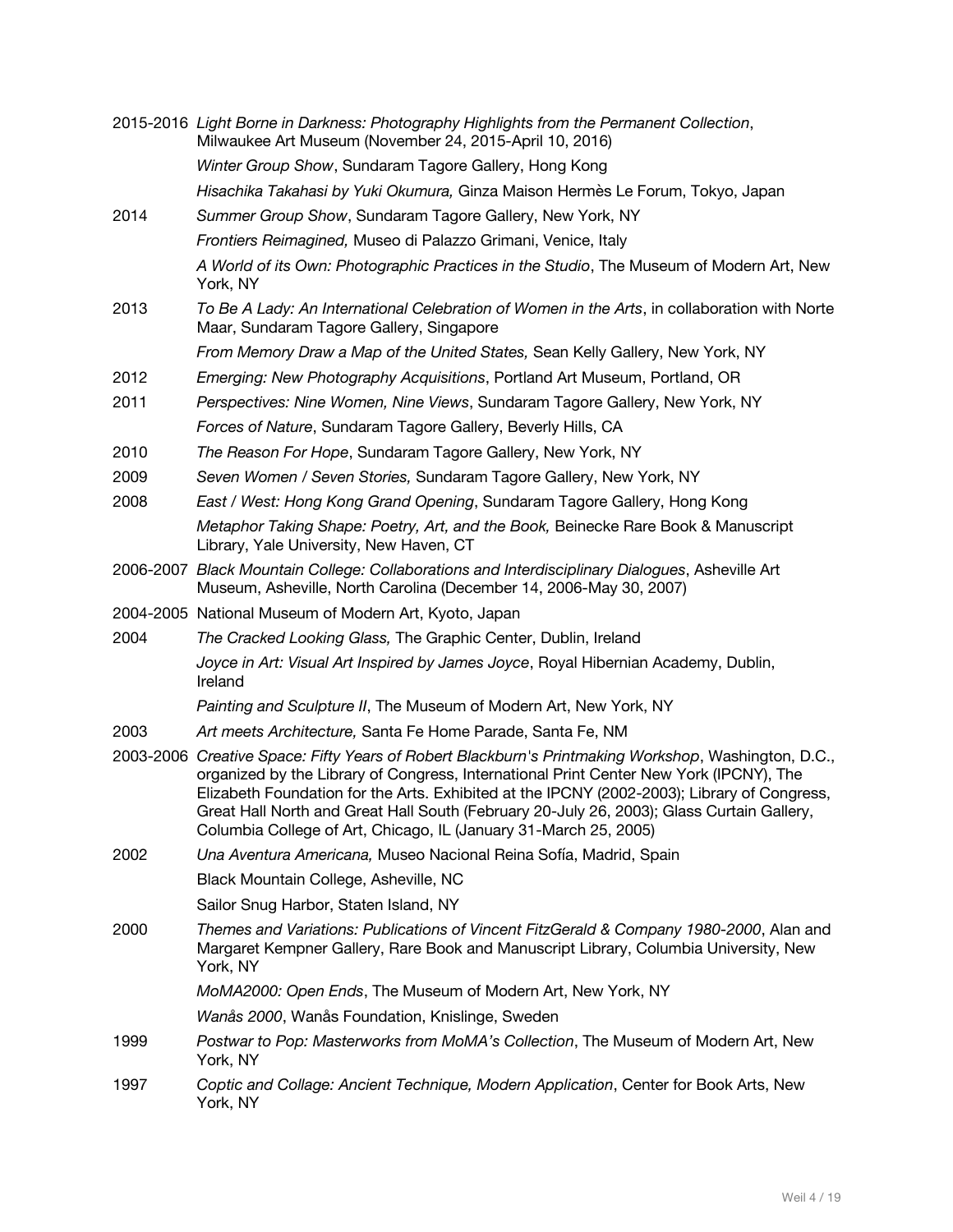| 1996 | Asheville Art Museum, Asheville, NC                                                                                                                                               |
|------|-----------------------------------------------------------------------------------------------------------------------------------------------------------------------------------|
| 1993 | Recent Acquisitions: Photography, The Museum of Modern Art, New York, NY                                                                                                          |
|      | The Grolier Club, New York, NY                                                                                                                                                    |
| 1992 | Solomon R. Guggenheim Museum, New York, NY                                                                                                                                        |
|      | Lyrik Kabinett, Munich, Germany                                                                                                                                                   |
|      | Made Around Words, Franklin Furnace, New York, NY                                                                                                                                 |
| 1991 | The Menil Collection, Houston, TX                                                                                                                                                 |
|      | Corcoran Gallery of Art, Washington, D.C.                                                                                                                                         |
|      | Dieu Donné Papermill: 15 Years, Center for Book Arts, New York. NY                                                                                                                |
| 1990 | The Notion of Motion, Islip Art Museum, Islip, NY                                                                                                                                 |
| 1989 | Lyrik Kabinett, Munich, Germany                                                                                                                                                   |
|      | Toledo Museum of Fine Art, Toledo, OH                                                                                                                                             |
|      | American Craft Council, New York, NY                                                                                                                                              |
| 1988 | Artists of the Book 1988, A Facet of Modernism, The Boston Athenaeum, Boston, MA<br>(June 15-August 19, 1988). Traveling exhibition of The New England Foundation for the<br>Arts |
|      | Printmaking Workshop, Grafiska Sallskapets Galleri, Stockholm, Sweden                                                                                                             |
| 1986 | Stamford Museum, Stamford, CT                                                                                                                                                     |
|      | Malmö Konsthall, Malmö, Sweden                                                                                                                                                    |
|      | Through a Master Printer: Works by Robert Blackburn and the Printmaking Workshop,<br>Bronx Museum of the Arts, Bronx, NY                                                          |
| 1984 | Artistic Collaboration in the Twentieth Century, Hirshhorn Museum, Washington, D.C.                                                                                               |
| 1983 | Franklin Furnace, New York, NY                                                                                                                                                    |
| 1982 | Women Artists' Books, Women's Caucus for Art, New York, NY                                                                                                                        |
|      | Nature as Image and Metaphor: Works by Contemporary Women Artists, Women's Caucus<br>for Art, New York, NY                                                                        |
|      | Open Studios, I.S. 1 (Independent Studios One), Long Island City, NY                                                                                                              |
| 1981 | Palais des Beaux Arts, Brussels, Belgium                                                                                                                                          |
|      | On And Off the Wall, City Gallery, New York, NY                                                                                                                                   |
|      | Environmental Progressions, Judith Christian Gallery, New York, NY                                                                                                                |
|      | Working Drawings and Notes, from Independent Studios 1: a collaborative workspace<br>for artists, The Queens Museum, Community Gallery, Flushing, NY                              |
| 1980 | Susan Caldwell Gallery, New York, NY                                                                                                                                              |
|      | Frank Marino Gallery, New York, NY                                                                                                                                                |
|      | New York Today, NK Malmö in collaboration with Galleriet Lund, Galleri Liljan, Sweden                                                                                             |
|      | Fourteen Artists: I.S.1, Jamaica Arts Center, Jamaica, NY                                                                                                                         |
|      | Paper, Hera Cooperative Gallery, Wakefield, RI                                                                                                                                    |
|      | 70/80, Galleriet, Lund, Sweden                                                                                                                                                    |
|      | New York Härnösand: Susan Weil, Rune Hagberg, Harnosands Konsthall, Härnösand,<br>Sweden                                                                                          |
| 1979 | Moderna Museet, Stockholm, Sweden                                                                                                                                                 |
|      | Frank Marino Gallery, New York, NY                                                                                                                                                |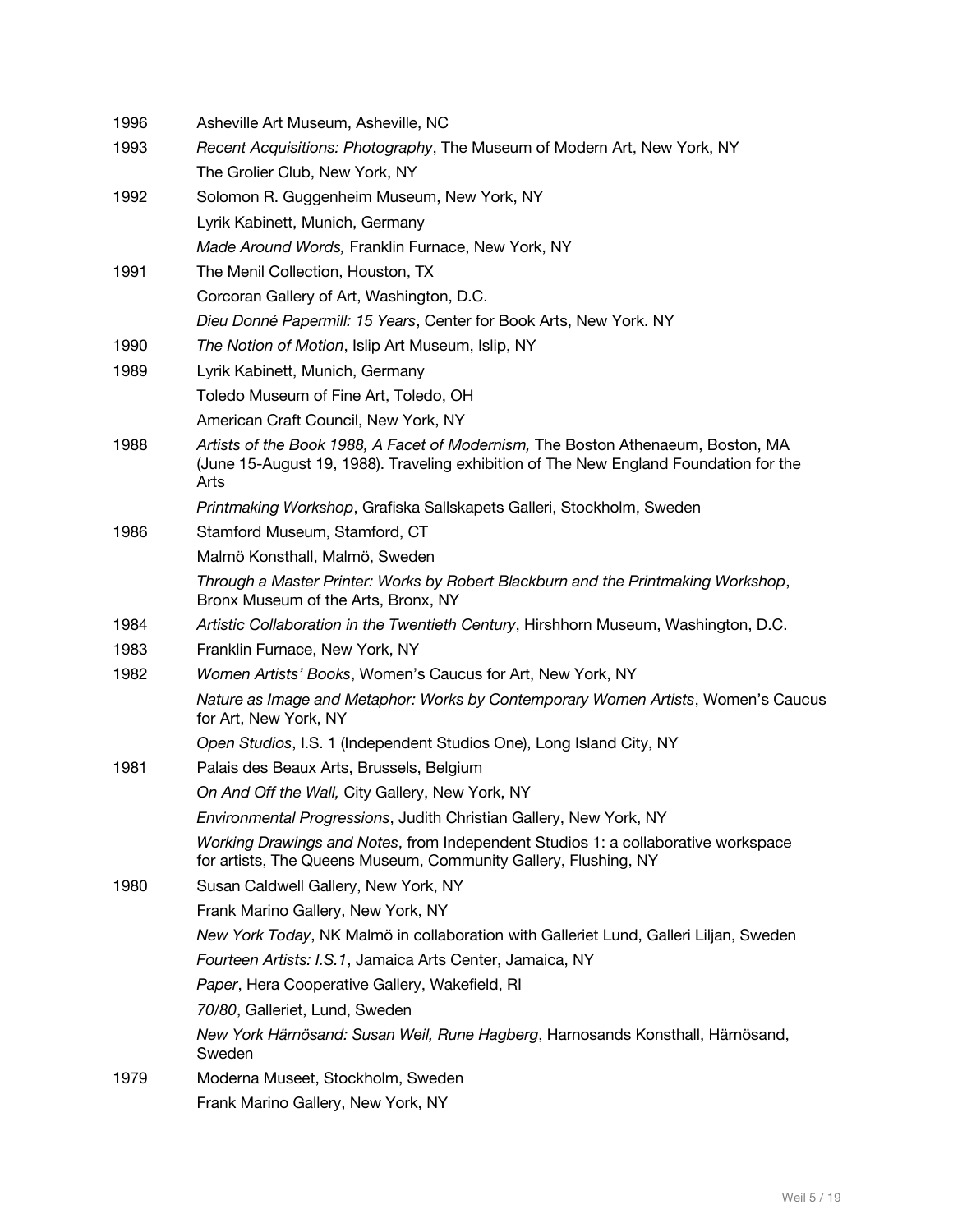| 1978 | Artwords Bookworks, Los Angeles Institute for Contemporary Art, Los Angeles, CA                                                       |
|------|---------------------------------------------------------------------------------------------------------------------------------------|
|      | Six Artists View Development, The OIA: Organization of Independent Artists, New York<br>Academy of the Sciences, New York, NY         |
|      | Serial Drawing, Hera Gallery, Wakefield, RI                                                                                           |
|      | The Extended Image On Paper, Memorial Union Gallery, Arizona State University, Tempe, AZ                                              |
|      | On The Edge of Color, Landmark Gallery, New York, NY                                                                                  |
|      | Open Studios, I.S. 1 (Independent Studios One), Long Island City, NY                                                                  |
| 1977 | Double U Gallery, New York, NY                                                                                                        |
|      | Soft Art of the Sixties, Buecher and Harpsichord, New York, NY                                                                        |
|      | New York Avant Garde/Works and Projects of the Seventies, Institute for Art<br>and Urban Resources, P.S. 1, Queens, NY                |
|      | Open Studios, Institute for Art and Urban Resources, P.S. 1, Queens, NY                                                               |
|      | Paper Theatre, Gloria Cortella Inc., New York, NY                                                                                     |
|      | Whitney Counterweight, Auction 393, New York, NY                                                                                      |
|      | Susan Weil and Sylvia Whitman: Exhibition of Works from "Two Notebooks,"<br>Institute for Art and Urban Resources, P.S. 1, Queens, NY |
|      | Works from the Collection of Change, Inc., Sonnabend Gallery, New York,<br><b>NY</b>                                                  |
|      | Bookworks, The Museum of Modern Art, New York, NY                                                                                     |
|      | A Collection in Progress, Moore College of Art, Philadelphia, PA                                                                      |
|      | Sectional Images, The Women's Interart Center Inc., New York, NY                                                                      |
| 1976 | The Liberation: 14 American Artists, Corcoran Gallery of Art, Washington, D.C. Traveling<br>exhibition                                |
|      | Prints from Untitled Press, Seattle Museum of Fine Arts, Seattle, WA and Fendrick<br>Gallery, Washington, D.C.                        |
|      | A.I.R. Gallery, New York, NY                                                                                                          |
|      | Rooms, Institute for Art and Urban Resources, P.S. 1, Queens, NY                                                                      |
|      | A Month of Sundays, Institute for Art and Urban Resources, P.S. 1, Queens, NY                                                         |
|      | Torn Folded and Crumpled, Parsons - Dreyfuss Gallery, New York, NY                                                                    |
|      | Rolling Art, New York Professional Women Artists, Castle Clinton National Monument,<br>Battery Park, NY                               |
| 1975 | Collectors of the Seventies part III, The Clocktower, New York, NY                                                                    |
|      | Artists Make Toys, The Clocktower, New York, NY                                                                                       |
|      | Walk Thru Art, New York Professional Women Artists, Douglass College, New Brunswick, NJ                                               |
|      | Santa Barbara Museum of Art, Santa Barbara, CA                                                                                        |
| 1974 | Painting and Sculpture 'today', Indianapolis Museum of Art, Indianapolis, IN                                                          |
|      | The Contemporary Art Center, Cincinnati, OH                                                                                           |
|      | Works from Change, Inc., The Museum of Modern Art, New York, NY                                                                       |
|      | Walk Through Art, New York Professional Women Artists, Battery Park and Central Park,<br>New York, NY                                 |
| 1973 | Group Show, 112 Greene Street Gallery, New York, NY                                                                                   |
| 1972 | Women in the Arts, Stamford Museum, Stamford, CT                                                                                      |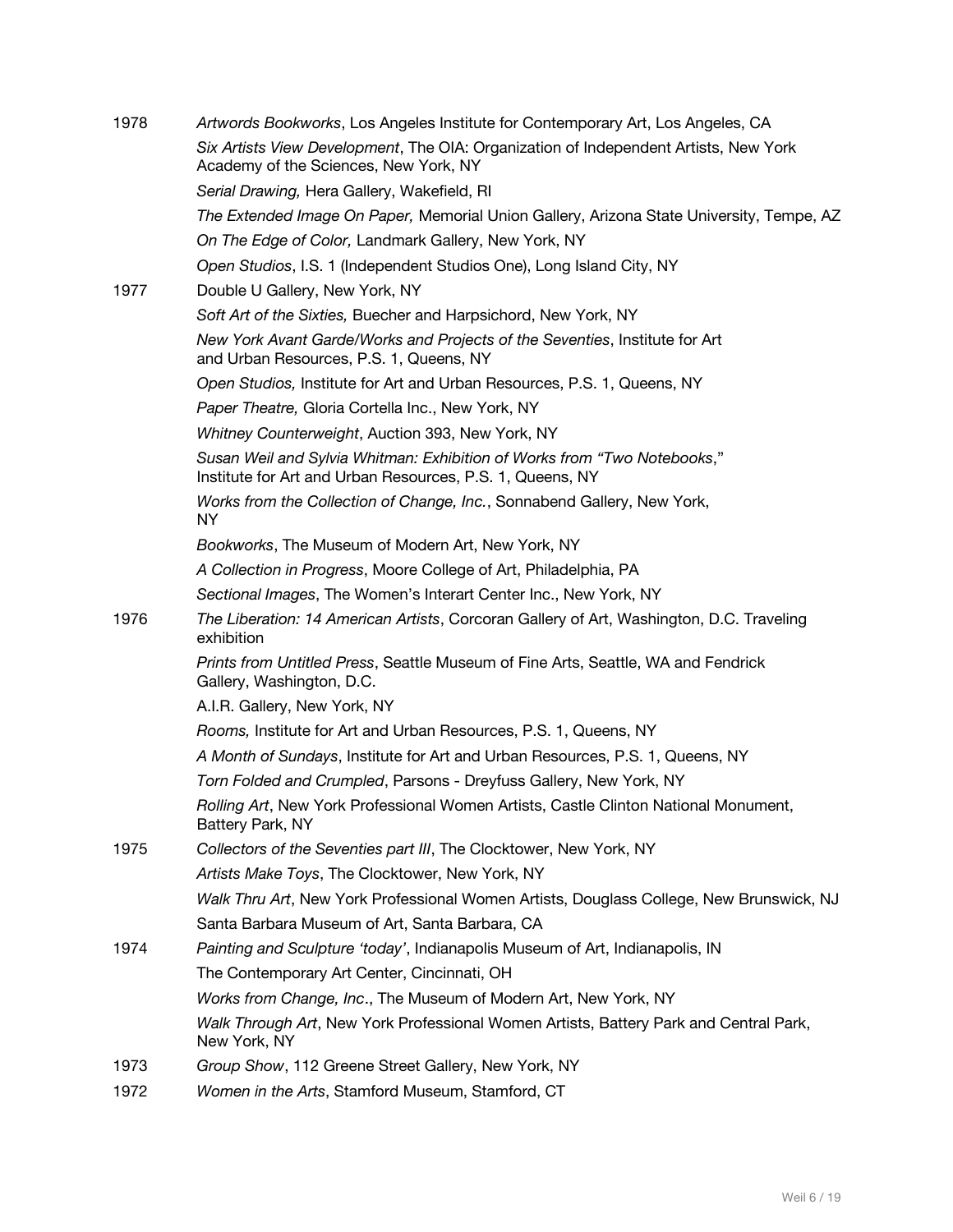1971 *Performance Series*, 112 Greene Street Gallery, New York, NY

*Art in the Park,* New York Professional Women Artists, NY

- 1968-1969 *Plastic as Plastic*, Smithsonian Institution, Washington, D.C.; Museum of Contemporary Crafts (Museum of Art and Design), New York, NY (November 23, 1968 – January 12, 1969); Arkansas Art Center, Little Rock, AR (February 8 – March 30, 1969)
- 1967 *Transparency*, School of Visual Arts, New York, NY
- 1966 *E.A.T. (Experiments in Art and Technology)*, Leo Castelli Gallery, New York, NY
- 1955 Stable Annual, Stable Gallery, New York, NY
- 1954 Stable Annual, Stable Gallery, New York, NY
- 1953 Stable Annual, Stable Gallery, New York, NY
- 1951 *Abstraction in Photography*, The Museum of Modern Art, New York, NY

#### SET DESIGN

| 2002-3  | "Las Cuatro Estaciones/Four Seasons," Jazzdance: The Danny Buraczeski Dance<br>Company, O'Shaughnessy Auditorium, College of St. Catherine, St. Paul, MN, 2002; The<br>Joyce Theater, New York, NY, 2003<br>Set originally designed for "Ancestral Voices" |
|---------|------------------------------------------------------------------------------------------------------------------------------------------------------------------------------------------------------------------------------------------------------------|
| 1997    | "Among These Cares," Jazzdance: The Danny Buraczeski Dance Company, Kennedy<br>Center Terrace Theater, Washington, D.C.; The Joyce Theater, New York, NY<br>Commissioned by the Library of Congress                                                        |
| 1993/95 | "On My Way," Jazzdance: The Danny Buraczeski Dance Company Minneapolis, MN,<br>1993; The Joyce Theater, New York, NY 1995<br>Set originally designed for "Soulo"                                                                                           |
| 1989-90 | "Ancestral Voices," Jazzdance: The Danny Buraczeski Dance Company, Joyce<br>Theater, New York, NY                                                                                                                                                          |
| 1988    | "Soulo," Jazzdance: The Danny Buraczeski Dance Company, The Joyce Theater, New<br>York. NY                                                                                                                                                                 |

PUBLIC COLLECTIONS

Asheville Art Museum, Asheville, NC

Black Mountain College Museum + Arts Center, Asheville, NC

Bowdoin College, Special Collections, Brunswick, ME

Brooklyn Museum Library, Brooklyn, NY

Bucknell University, Bertrand Library, Lewisburg, PA

University at Buffalo, The Poetry Collection of the University Libraries, Buffalo, NY

Columbia University, Rare Books & Manuscripts, New York, NY

Dallas Museum of Art, Dallas, TX

Dartmouth College, Rauner Special Collections Library, Hanover, NH

University of Delaware Library, Newark, DE

Dieu Donné, Brooklyn, NY

Harvard University, Houghton Library Special Collections, Cambridge, MA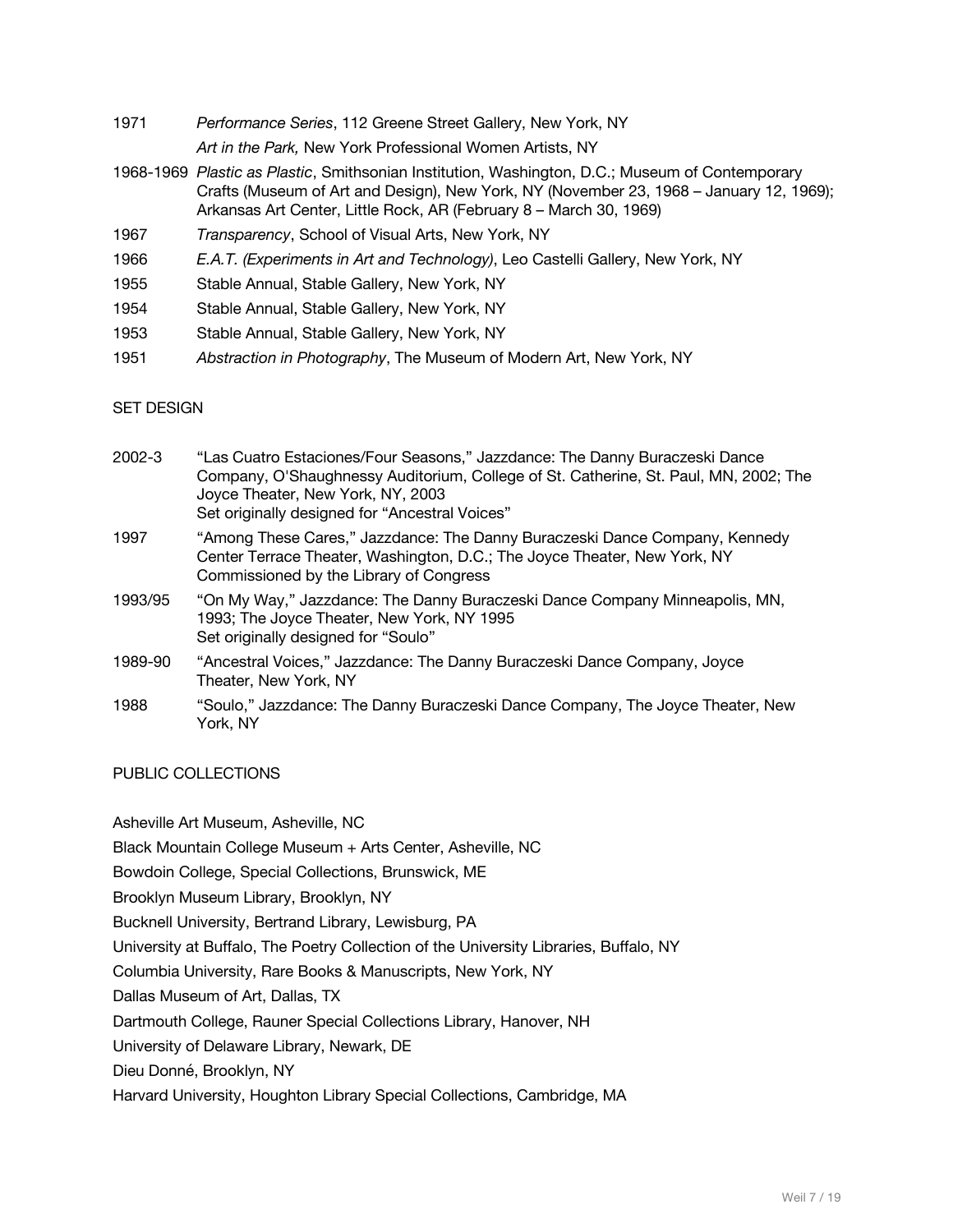University of Iowa Libraries, Iowa City, IA The J. Paul Getty Museum, Malibu, CA The Johnson Collection, Spartanburg, SC Library of Congress, Prints and Photographs Division, Washington, D.C. Library of Congress, Rare Books and Special Collections Division, Washington, D.C. Lyrik Kabinett, Munich, Germany Malmö Konstmuseum, Malmö, Sweden The Menil Collection, Houston, TX Metropolitan Museum of Art, New York, NY Milwaukee Art Museum, Milwaukee, WI Minneapolis Institute of Art, Minneapolis, MN University of Minnesota, TC Anderson Library Rare Books, Minneapolis, MN Moderna Museet, Stockholm, Sweden Montana Museum of Art and Culture, University of Montana, Missoula, MT The Museum of Modern Art, New York, NY National Academy of Arts and Letters, New York, NY National Museum of New Zealand Te Papa Tongarewa, Wellington, New Zealand New York Public Library, The Spencer Collection, New York, NY Portland Art Museum, Portland, OR Rochester Institute of Technology, Wallace Library, Rochester, NY San Francisco Public Library, San Francisco, CA Scripps College, Claremont, CA Smith College, Mortimer Rare Book Collection, Northampton, MA Stanford University Libraries, Special Collections, Stanford, CA Swarthmore College, Swarthmore, PA Toledo Museum of Art, Toledo, OH Tulsa University, McFarlin Special Collections Library, Tulsa, OK University of Vermont, Howe Library, Billings Special Collections, Burlington, VT The Victoria and Albert Museum, London, England The Walker Art Center, Minneapolis, MN Wanås Foundation, Knislinge, Sweden Wellesley College, Wellesley, MA Yale University Beinecke Rare Book & Manuscript Library, New Haven, CT

#### HONORS & AWARDS

- 1977 Guggenheim Foundation Fellowship
- 1976 National Endowment for the Arts Fellowship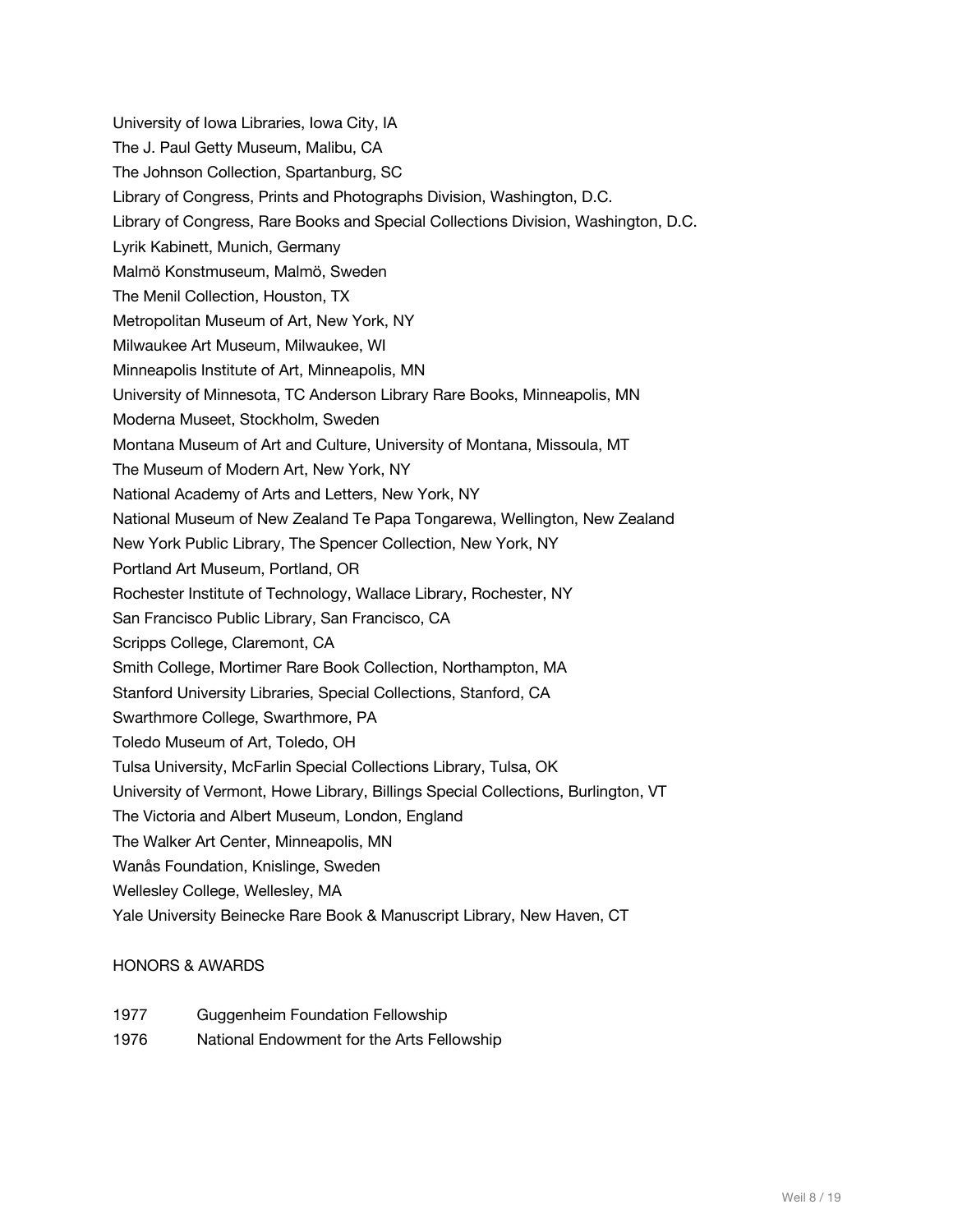#### LIVRES D'ARTISTES & PORTFOLIOS

- 2006 *Seven Secrets*, Susan Weil and Vincent FitzGerald. Edition 10. New York: Vincent FitzGerald & Company
- 2002 *Reflections: Photo Alternatives,* Susan Weil. Edition 20. New York: Vincent FitzGerald & Company
- 2001 *Rembrandt's Self,* Etchings by Susan Weil. Edition 25. New York: Vincent FitzGerald & Company
- 1999 *Tender Buttons,* Gertrude Stein. Etchings by Susan Weil. Edition 50. New York: Vincent FitzGerald & Company
- 1997 *Blind Man's Buff,* Susan Weil. Etchings by Susan Weil. Edition 50. New York: Vincent FitzGerald & Company

*Five Authors & A Painter,* Susan Weil. Etchings by Susan Weil. Edition 20. New York: Vincent FitzGerald & Company

- 1996 *Divan e shams*, J.M. Rumi. Translated by Zahra Partovi. Interpreted by Joan Busing, Sandy Gellis, Elizabeth Harington, Bernard Kirschenbaum, Ted Kurahara, James Nares, Dorothea Rockburne, Betye Saar, Annette Senneby, Michelle Stuart, Peter Thomson, Judith Turner, Marjorie van Dyke, Joan Vennum, Susan Weil. Edition 50. New York: Vincent FitzGerald & Company
- 1994 *Meta Mor For the Moon,* Susan Weil. Etchings and handmade paper by Susan Weil. Edition 25. New York: Vincent FitzGerald & Company

*A Gathering for Walt Whitman*, etchings and photogravures by Susan Weil and Judith Turner. Edition 30. New York: Vincent FitzGerald & Company

1992 *The Warrior Ant,* Lee Breuer. Etchings and handmade paper by Susan Weil. Edition 40. New York: Vincent FitzGerald & Company

> *Numberless,* from "The Gospel at Colonus." Sophocles. Translated by Robert Fitzgerald and interpreted by Lee Breuer. Drawing and watercolor by Susan Weil. Edition 10. New York: Vincent FitzGerald & Company

- 1991 *Brideship And Gulls*, from "Finnegans Wake." James Joyce. Etchings and watercolor by Susan Weil. Edition 25. New York: Vincent FitzGerald & Company
- 1989 *Giacomo Joyce,* James Joyce. Etchings and collage by Susan Weil. Edition 50. New York: Vincent FitzGerald & Company

*The Reed,* J. M. Rumi. Translated by Zahra Partovi. Etchings and watercolor by Susan Weil. Edition 50. New York: Vincent FitzGerald & Company

- 1987 *The Epiphanies*, James Joyce. Etchings by Susan Weil and Marjorie van Dyke. Edition 50. New York: Vincent FitzGerald & Company
- 1985 *Handbook,* Susan Weil. Etchings by Susan Weil. Edition 50. Stockholm: Anders Tornberg Gallery

### **BOOKS**

 *Blueprints: a collaboration,* Susan Weil and José Betancourt. New York: n.p. *Enkoppkaffe: Dikter/Teckningar*, Susan Weil, Stockholm: Leandermalmsten Lund *Bird Songs Heartbeats,* Susan Weil. Ahus, Sweden: Kalejdoskop *Two Notebooks: Susan Weil, Painter; Sylvia Whitman, Dancer,* Susan Weil and Sylvia Whitman. Captiva Island, FL: Untitled Press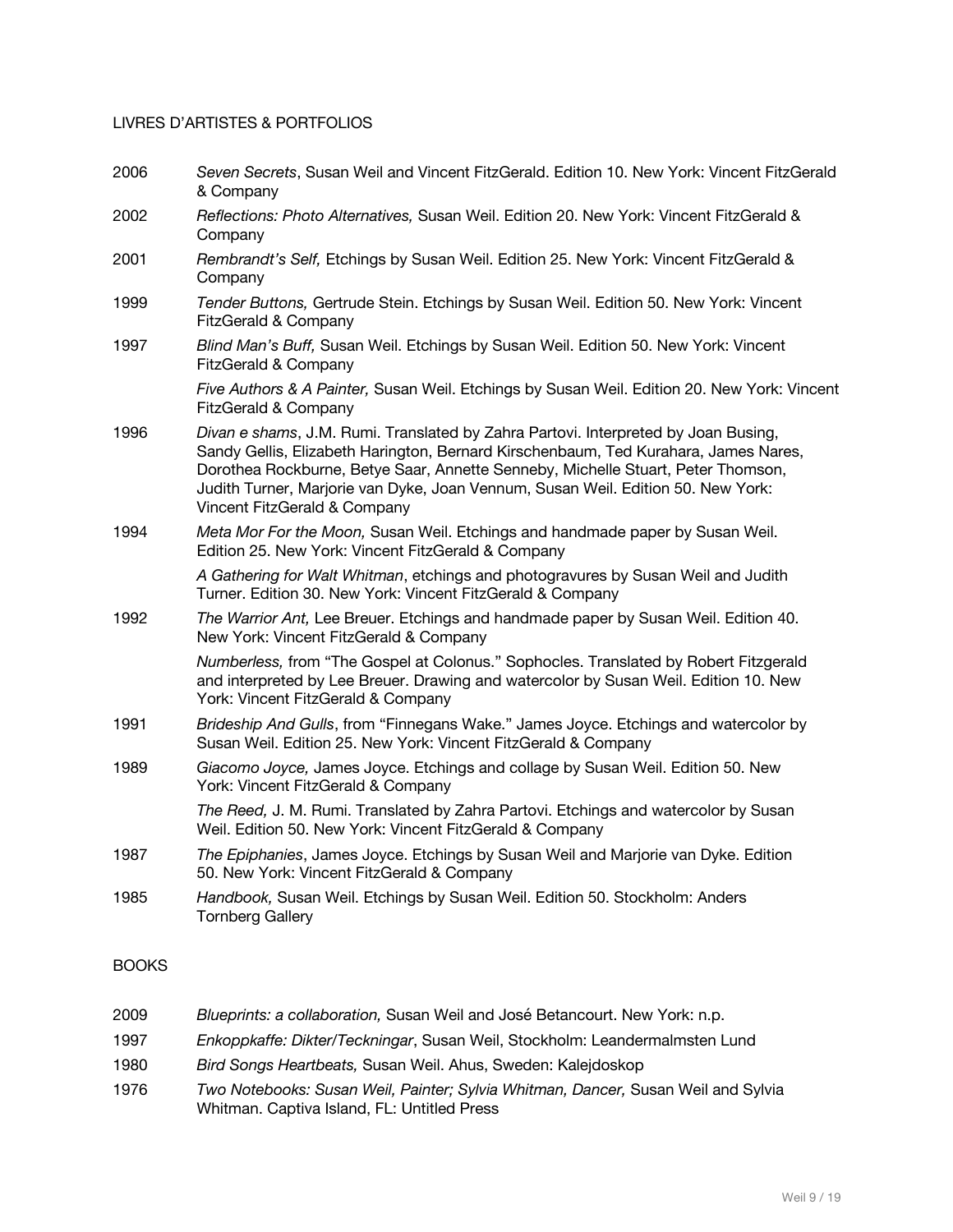#### **BIBLIOGRAPHY**

#### SELECTED PERIODICALS

"6 Art Shows to See in March 2021." *Chronogram*, March 1, 2021.

https://www.chronogram.com/hudsonvalley/6-art-shows-to-see-in-march-2021/Content?oid=12486741. [ill.]

Allen, Greg. "'A Beautiful Vision': Artist Susan Weil on the Work of—and Her Life With—Bernard Kirschenbaum, Her Poetry, and More." *ARTNews*, October 12, 2018.

http://www.artnews.com/2018/10/12/beautiful-vision-artist-susan-weil-work-life-bernard-kirschenbaumpoetry/. [ill.] [online]

\_\_\_\_\_. "American Beauty: Jasper Johns, Robert Rauschenberg, and the Case of the Missing Flag." *ARTnews*, Summer 2016. http://www.artnews.com/2016/05/10/american-beauty-jasper-johns-robertrauschenberg-and-the-case-of-the-missing-flag/. [ill.] [online]

Als, Hilton. "GOINGS ON ABOUT TOWN; David Hammons: Body Prints 1968-1979." *The New Yorker*, March 5, 2021. https://www.newyorker.com/goings-on-about-town/art/david-hammons-body-prints-1968-1979

Andrew, Jason. "Black Mountain College Veteran's Curiosity Spurs Her Art." *Hyperallergic*, June 13, 2013. https://hyperallergic.com/73260/susan-weil-sundaram-tagore-gallery/.

Armstrong, Annie. "The Rescheduled Dallas Art Fair Opens With Slow But Steady Sales and an Eye Towards Local Institutions." *Artnet News*, November 12, 2021. https://news.artnet.com/market/dallasart-fair-2021-2033207.

Aton, Francesca. "Six Must-See Exhibitions in Chelsea This Spring." *Art in America*, March 1, 2021. https://www.artnews.com/list/art-in-america/features/six-must-see-shows-in-chelsea-march-april-1234584939/. [ill.]

Avery, Lawrence. "Buckeyes." *North Carolina Literary Review* (NCLR) 27 (2018). http://www.nclr.ecu.edu/issues/nclr-online.html. [ill.] [online]

Bader, Graham. "Rauschenberg's Skin." Grey Room, no. 27, 2007, pp. 104–118. JSTOR, www.jstor.org/stable/20442760. [ill.]

Berecz, Agnes. "A test, ha fekete. [The body is black.]" April-May, 2021. *Műértő*. https://hvg.hu/hvgmuerto/20210610\_A\_test\_ha\_feket.

Berg, Tatiana. "Must-See Art Guide: Singapore." *Artnet*, August 2, 2018. https://news.artnet.com/exhibitions/singapore-art-guide-august-2018-1327520. [ill.] [online]

Betz, Thomas. "Susan Weil: Stühle und Vögel." *Münchner Feuilleton*, July 28, 2019. [ill.]

"Black Mountain women at Yvette Torres." VillageSoup Knox, May 26, 2018. https://knox.villagesoup.com/p/black-mountain-women-at-yvette-torres/1751023. [online]

"Blueprinted Influence," *Courier Journal,* September 24, 2013. https://www.courierjournal.net/this\_week/article\_5f15f498-2535-11e3-a33c-001a4bcf887a.html.

Bozeman, Bobby. "Artists collaborative work come to art museum," *Times Daily*, September 25, 2013. https://www.timesdaily.com/life/general\_interest/artists-collaborative-work-come-to-artmuseum/article\_2bc55ca6-262e-11e3-a5d4-10604b9ffe60.html.

Bradley, John Ed. "Unearthing the Art of Cora Kelley Ward." *Garden & Gun,* February/March 2021. https://gardenandgun.com/feature/unearthing-the-art-of-cora-kelley-ward/.

Brockman, William S. "Current JJ Checklist (93)." *James Joyce Quarterly*, vol. 40, no. 4, 2003, pp. 783– 796. JSTOR, www.jstor.org/stable/25477994.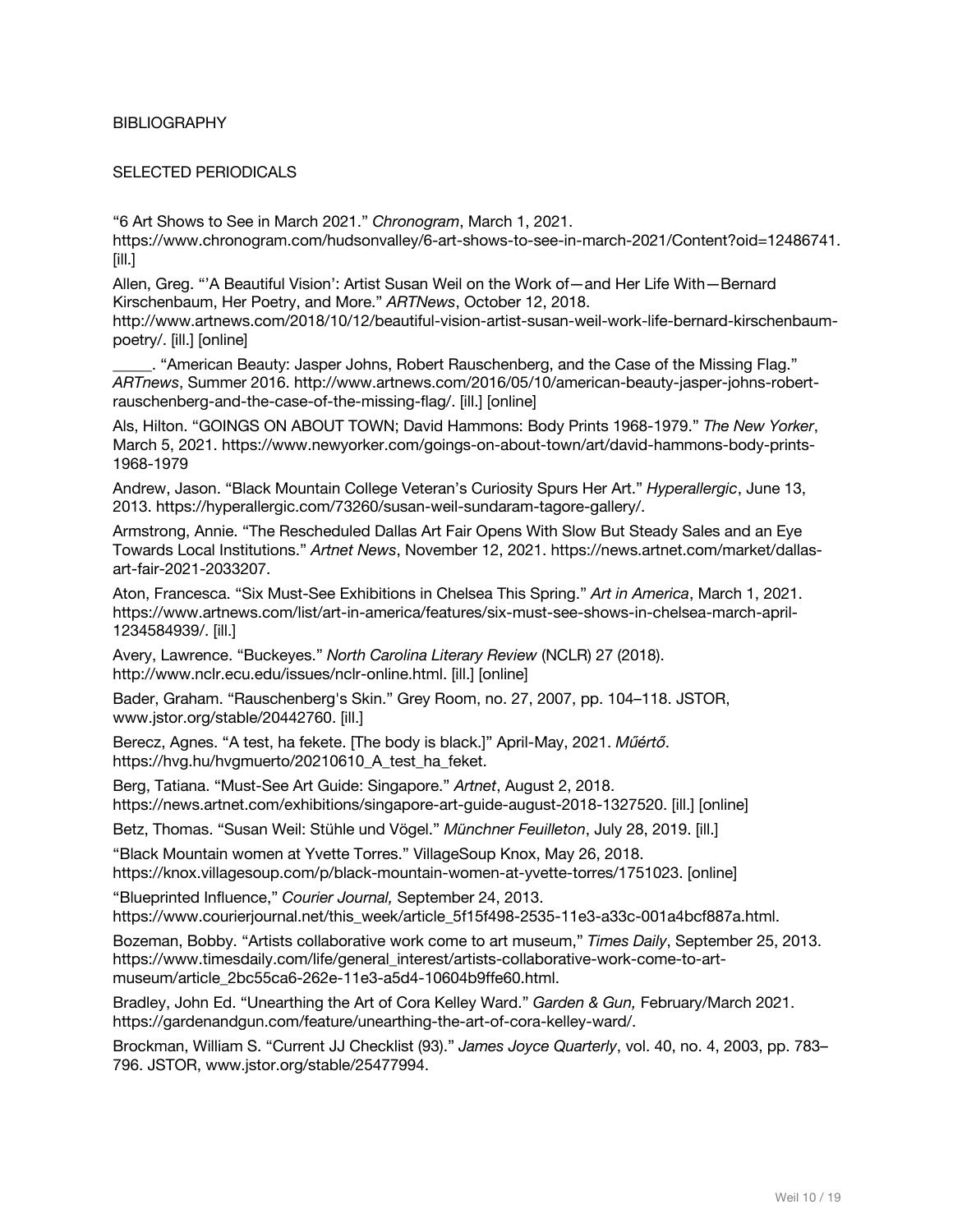Brown, Richard. "News." *James Joyce Broadsheet*, no. 42, 1995, pp. 4–4. JSTOR, www.jstor.org/stable/30076161.

Brown, Susan, and Joelle Zois. "The Fifteenth International James Joyce Symposium Zurich, Switzerland June 1996." *James Joyce Quarterly,* vol. 33, no. 4, 1996, pp. 497–504. JSTOR, www.jstor.org/stable/25473762.

Brunazzi, Elizabeth. "Susan Weil's Art of Joycean illumination." *James Joyce Quarterly*, Fall 1996, Vol.34(1-2), p 121(14).

Buraczeski, Danny. "People – Personal Stories." Classic Jazz Dance – The Work of Danny Buraczeski and JAZZDANCE, Southern Methodist University. https://people.smu.edu/dburacze/history/.

"Calendar." The Burlington Magazine, vol. 131, no. 1041, 1989, pp. 884–888. JSTOR, www.jstor.org/stable/884246.

Cardozo, Judith Lopes. "SUSAN WEIL." *Artforum*, January 1978. https://www.artforum.com/print/reviews/197801/susan-weil-68561. [ill.] [print]

Chan, Charmaine. "The Exhibitionists." *South China Morning Post Magazine*, October 11, 2014. https://www.scmp.com/magazines/post-magazine/article/1612789/exhibitionists. [ill.] [online]

Chan, Dawn. "3 Art Gallery Shows to See Right Now." *The New York Times*, March 31, 2021. https://www.nytimes.com/2021/03/31/arts/design/3-art-gallery-shows-to-see-right-now.html. [ill.]

Chase, Marilyn. "At a Fabled Artist's Colony, Ruth Asawa Found Her Voice" from *Everything She Touched: The Life of Ruth Asawa,* posted on *Literary Hub*, May 4, 2020. https://lithub.com/at-a-fabledartists-colony-ruth-asawa-found-her-voice/.

Conrad, Barbara. *North Carolina Literary Review* (NCLR) 24, (2015): 30. https://issuu.com/eastcarolina/docs/nclr2015-online-final/30. [ill.] [online]

Cotter, Holland. "ART REVIEW; Varied Realms Thrive Uptown." *The New York Times*, April 14, 2000. https://www.nytimes.com/2000/04/14/arts/art-review-varied-realms-thriveuptown.html?searchResultPosition=16.

\_\_\_\_\_. "Robert Rauschenberg: It Takes a Village to Raise a Genius." *The New York Times*, May 18, 2017. https://www.nytimes.com/2017/05/18/arts/design/robert-rauschenberg-it-takes-a-village-to-raise-agenius.html.

\_\_\_\_\_. "A Life of Cy Twombly Brings a Poet's Eye to the Artist's Mythic Work." *The New York Times*, November 30, 2018.

https://www.nytimes.com/2018/11/30/books/review/joshua-rivkin-chalk-cy-twombly-biography.html.

Craft, Catherine. "In need of repair: the early exhibition history of Robert Rauschenberg's Combines." *The Burlington Magazine*, vol. 154, no. 1308, 2012, pp. 191–197. JSTOR, www.jstor.org/stable/23232482.

Crossman, Chris. "Revisiting the Legacy of Women at Black Mountain College." *Hyperallergic*, July 7, 2018. [online]

\_\_\_\_\_. "Breaking Boundaries: The Women of Black Mountain College." *The Free Press*, July 11, 2018. https://freepressonline.com/Content/Articles/Art/Article/Breaking-Boundaries-The-Women-of-Black-Mountain-College/130/172/59624. [online]

Cullinan, Nicholas. "Vaporous fantasies, Document: Robert Rauschenberg's photograms." *Tate Etc,* Issue 23: Autumn 2011. https://www.tate.org.uk/tate-etc/issue-23-autumn-2011/vaporous-fantasies.

"Current JJ Checklist (52)." *James Joyce Quarterly*, vol. 27, no. 4, 1990, pp. 835–844. JSTOR, www.jstor.org/stable/25485098.

"David Novak to bring Buckminster Fuller to life with performance at Arts Center." *Black Mountain News*, August 28, 2019. https://www.blackmountainnews.com/story/entertainment/2019/08/28/novak-bringsbuckminster-fuller-life-performance/2085221001/.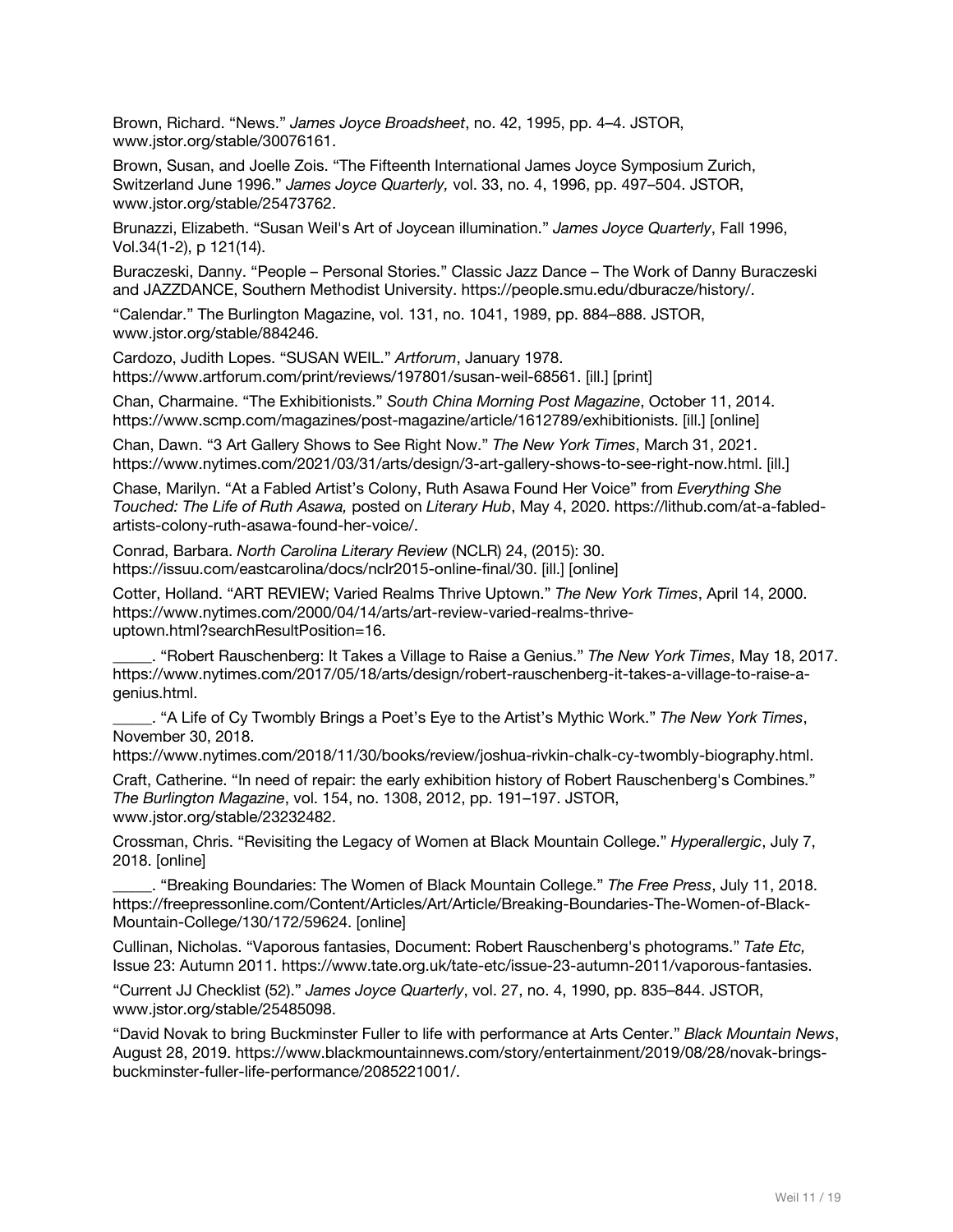Deming, Richard. "Leap Before You Look: Black Mountain College 1933-1957." *ArtForum*, March, 2016. https://www.artforum.com/print/reviews/201603/leap-before-you-look-black-mountain-college-1933- 1957-58117.

"Diary 2004." *Irish Arts Review*, vol. 21, no. 2, 2004, pp. 28–44. JSTOR, www.jstor.org/stable/25503034.

Dunning, Jennifer. "A Jazz-Dance Amalgam." *The New York Times,* January 22, 1988. https://www.nytimes.com/1988/01/22/arts/a-jazz-dance-amalgam.html?searchResultPosition=5

\_\_\_\_. "CRITICS' CHOICES; Dance." *The New York Times*, January 17, 1988. https://www.nytimes.com/1988/01/17/arts/critics-choices-dance.html?searchResultPosition=6.

\_\_\_\_. "Review/Dance; Bending Ballet to the Shapes of Jazz." *The New York Times*, December 7, 1989. https://www.nytimes.com/1989/12/07/arts/review-dance-bending-ballet-to-the-shapes-ofjazz.html?searchResultPosition=7.

\_\_\_\_. "Small Lives Enlarged by a Heroic Air." *The New York Times*, May 16, 1997. https://www.nytimes.com/1997/05/16/arts/small-lives-enlarged-by-a-heroicair.html?searchResultPosition=1.

Dysinger, Doris. "Uncommon books for common learning objectives: Crossing cross-disciplinary thresholds." In Information Services and Resources, Bucknell University, "ISR@bucknell" (1999). *ISR @ Bucknell*. 3. https://digitalcommons.bucknell.edu/information-services-resources/3.

Feitelberg, Rosemary. "Former Bergdorf Goodman Panels by Robert Rauschenberg and Jasper Johns to Be Sold." *WWD*, December 1, 2020.

https://wwd.com/fashion-news/fashion-scoops/former-bergdorf-goodman-panels-by-robertrauschenberg-and-jasper-johns-to-be-sold-1234666649/.

Fraser, Gerald C. "GOING OUT Guide." *The New York Times*, September 8, 1976. https://www.nytimes.com/1976/09/08/archives/guide.html.

\_\_\_\_. "GOING OUT GUIDE." *The New York Times*, March 22, 1986. https://www.nytimes.com/1986/03/22/arts/going-out-guide.html?searchResultPosition=19.

French, Sarah, and David Salle. "Robert Rauschenberg in Black and White." *The New York Review*, December 13, 2020.

https://www.nybooks.com/daily/2020/12/13/robert-rauschenberg-on-the-move-the-night-shade-andphantom-paintings/?lp\_txn\_id=1013189.

Folland, Tom. "Robert Rauschenberg's Queer Modernism: The Early Combines and Decoration." The Art Bulletin, vol. 92, no. 4, 2010, pp. 348–365. JSTOR, www.jstor.org/stable/29546136.

Gillen, Ann. "Susan Weil - Painter and Printmaker." *Women in the Arts Newsletter,* March, 1975. Vol II, no. 6.

"Goings on About Town: Contemporary Illustrated Books: Word and Image, 1967-1988." *The New Yorker*, Monday, February 19-28,1989, p 22.

Goodman, Jonathan. "Susan Weil at The Ice House." *whitehot magazine of contemporary art*, March 2021. https://whitehotmagazine.com/articles/susan-weil-at-ice-house/4912.

Gopnik, Blake. "A New Work by Jasper Rauschenberg? Or Is It by Robert Johns?" *Artnet News*, August 24, 2016. https://news.artnet.com/opinion/jasper-johns-robert-rauschenberg-macys-window-display-619310. [online]

Gotthardt, Alexxa. "8 Pioneering Women Artists of Black Mountain College." *Artsy*, March 12, 2018. https://www.artsy.net/article/artsy-editorial-8-pioneering-women-artists-black-mountain-college. [ill.] [online]

Griffin, Tim, et al. "Paper Trail." *On Paper*, vol. 1, no. 5, 1997, pp. 4–11. JSTOR, www.jstor.org/stable/24554634.

Groden, Michael. "Flying by the Net: James Joyce in Cyberspace (1)." James Joyce Quarterly 35, no. 1 (1997): 129-47. www.jstor.org/stable/25473873.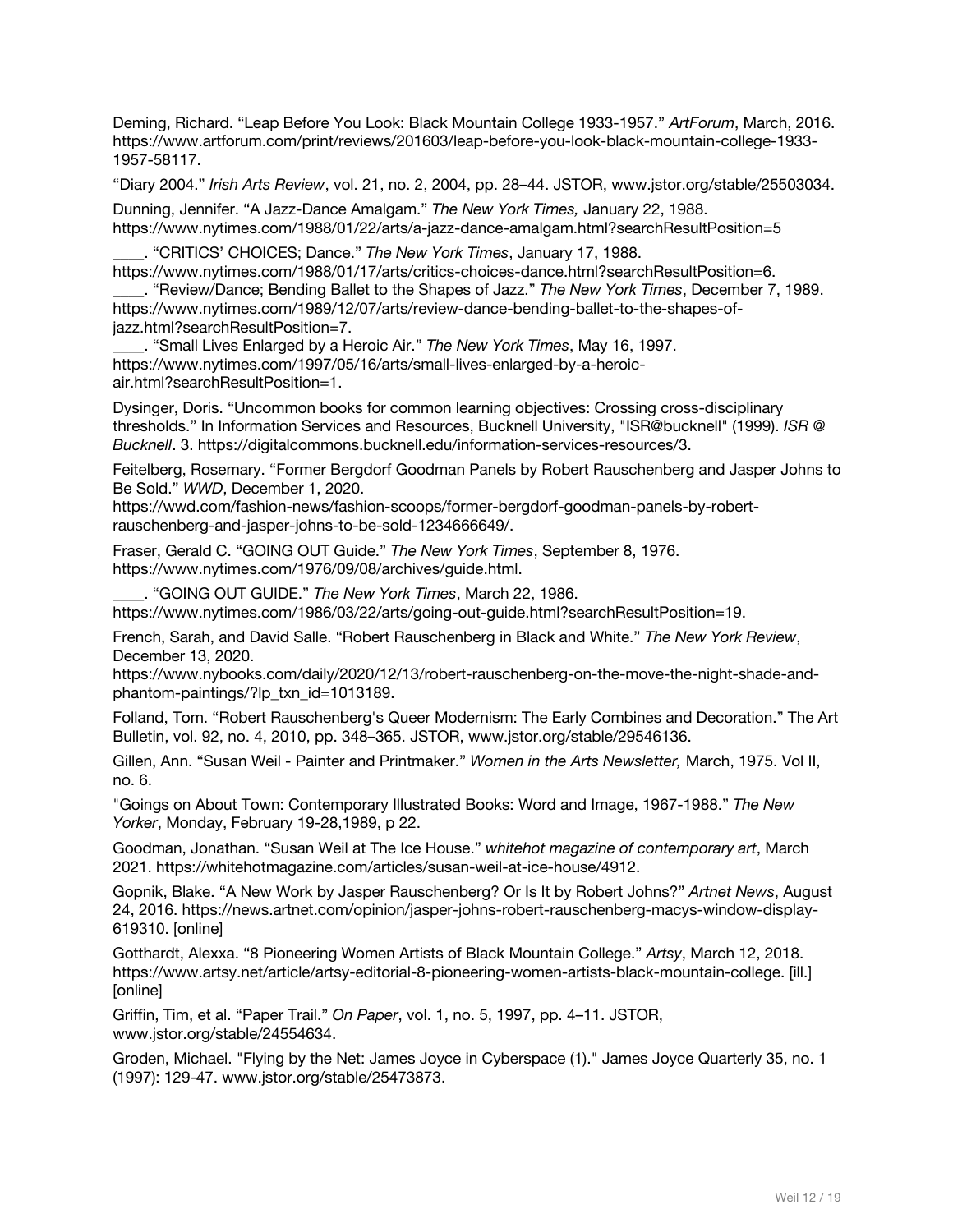Gumbrecht, Hans Ulrich. "Das Bauhaus schrieb Geschichte – und widerstand ihr zugleich." *Neue Zürcher Zeitung*, September 15, 2019. https://www.nzz.ch/feuilleton/das-bauhaus-schrieb-geschichteund-widerstand-ihr-zugleich-ld.1501761.

Hagan, Charles. "Art in Review." *The New York Times*, October 28, 1994. https://www.nytimes.com/1994/10/28/arts/art-in-review-661503.html?searchResultPosition=6.

\_\_\_\_. "Review/Photography; No Cameras: It's Object to Image Direct." *The New York Times,* December 3, 1993. https://www.nytimes.com/1993/12/03/movies/review-photography-no-cameras-it-s-object-toimage-direct.html?searchResultPosition=14.

Hamer, Katy Diamond. "PERFORMA 2020 INTRODUCES 'TIME SHARE'." Cultured Magazine, ay 6, 2020. https://www.culturedmag.com/performa-2020-time-share/.

Harrison, Helen A. "ART; A Widely Varied Response to the Notion of Motion." *The New York Times*, October 28, 1990.

Hubert, Renée Riese, and Judd David Hubert. "Reading Gertrude Stein in the Light of the Book Artists." *Modernism/modernity*, 2003, Vol.10, no. 4, p. 677-704. doi:10.1353/mod.2003.0078. [ill.]

Joseph, Branden W. "White on White." Critical Inquiry, vol. 27, no. 1, 2000, pp. 90–121. JSTOR, www.jstor.org/stable/1344229. [ill.]

Karren, Howard. "Rauschenberg's Blueprints." *PROVOKR.* https://www.provokr.com/art/rauschenbergsblueprints/. [ill.] [online]

Katz, Jonathan D. "'Committing the Perfect Crime': Sexuality, Assemblage, and the Postmodern Turn in American Art." Art Journal, vol. 67, no. 1, 2008, pp. 38–53. JSTOR, www.jstor.org/stable/20068581.

Kino, Carol. "In the Spirit of Black Mountain College, An Avant-Garde Incubator." *The New York Times*, March 16, 2015. https://www.nytimes.com/2015/03/19/arts/artsspecial/in-the-spirit-of-black-mountaincollege-an-avant-garde-incubator.html. [ill.] [online]

Kirschenbaum, Sara. "Op-Ed: My Bauhaus childhood, when molding was a crime." *Los Angeles Times*, August 25, 2019. https://www.latimes.com/opinion/story/2019-08-22/bauhaus-design-architectureartists-20th-century-design. [online]

Kisselgoff, Anna. "Dance: Jazzdance Troupe, With Danny Buraczeski." *The New York Times,* January 21, 1988. https://www.nytimes.com/1988/01/21/arts/dance-jazzdance-troupe-with-dannyburaczeski.html?searchResultPosition=2.

\_\_\_\_. "DANCE REVIEW; A 'Four Seasons' to Raise Vivaldi's Eyebrows." *The New York Times*, July 26, 2003. https://www.nytimes.com/2003/07/26/arts/dance-review-a-four-seasons-to-raise-vivaldi-seyebrows.html.

\_\_\_\_. "DANCE REVIEW; Infusing the Hard Sell With Complexity." *The New York Times*, February 10, 1995. https://www.nytimes.com/1995/02/10/arts/dance-review-infusing-the-hard-sell-withcomplexity.html?searchResultPosition=5.

Kramer, Hilton. "'Plastic as Plastic': Divided Loyalties, Paradoxical Ambitions." *The New York Times*, December 1, 1968.

https://www.nytimes.com/1968/12/01/archives/-plastic-as-plastic-divided-loyalties-paradoxicalambitions.html.

\_\_\_\_. "Weil's Portrait of James Joyce Teems With Wit." *Observer*, September 22, 2003. https://observer.com/2003/09/weils-portrait-of-james-joyce-teems-with-wit/.

Krasinski, Jennifer. "Beings in Time: With 'Concept, Performance, Documentation, Language,' Mitchell Algus Rewrites the Narrative." *The Village Voice*, March 29, 2016.

https://www.villagevoice.com/2016/03/29/beings-in-time-with-concept-performance-documentationlanguage-mitchell-algus-rewrites-the-narrative/.

Lewis, Jo Ann. "A Moving Experience in the World of Art." *The Washington Post*, May 27, 1978. https://www.washingtonpost.com/archive/lifestyle/1978/05/27/a-moving-experience-in-the-world-ofart/5ead8eaf-64a7-4016-8e3b-2c708e3211a9/.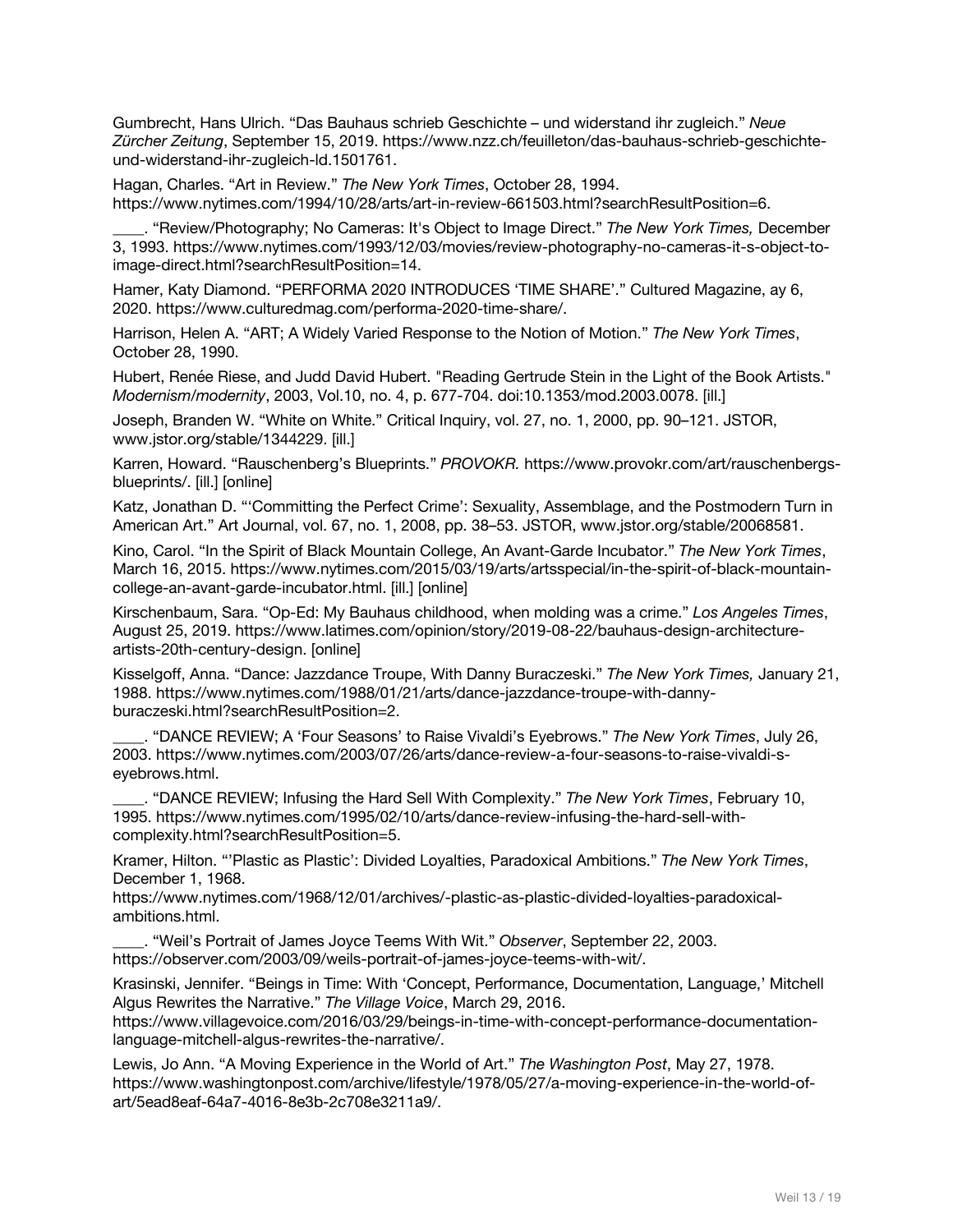\_\_\_\_. "The P Street Art Scene: Adding a New Loop to the Strip." *The Washington Post*, Saturday, December 2, 1978. [print]

Lobel, Michael. "Lost and Found: Michael Lobel on Susan Weil and Robert Rauschenberg's Blueprints." *Artforum*, February 2016. [ill.]

Lovatt, Anna. "Dorothea Rockburne: Intersection." October, vol. 122, 2007, pp. 31–52. JSTOR, www.jstor.org/stable/40368488.

Macrì, Teresa. "L'arte come pedagogia radicale." *Il manifesto*, March 17, 2020. https://ilmanifesto.it/larte-come-pedagogia-radicale/.

Maimin, Sybil. "Susan Weil, An Artist's Journey." *Education Update*. 2014. [ill.] http://www.educationupdate.com/archives/2014/SEP/HTML/cov-weil.html#.XrBdvmjYrCw.

Manso, Susan. "Toward Greater Visibility: The New York Professional Women Artists." *Feminist Art Journal*, vol. 4, no. 2, 1975. JSTOR, jstor.org/stable/10.2307/community.28036291.

Marshall, Lauren. "Limited-Edition Books as Multi-Media Art: The Work of Vincent FitzGerald & Co. displayed at Columbia." *Columbia University News*, March 30, 2000. http://www.columbia.edu/cu/pr/00/03/fitzgerald/fitzgerald.html. [ill.]

Marter, Joan. "Susan Weil." *Arts Magazine*, November 1977. [ill.]

Masters, H.G. "Leap Before You Look: Black Mountain College 1933-57." *FRIEZE*, December 10, 2015. [ill.]

https://www.frieze.com/article/leap-you-look-black-mountain-college-1933-57.

Meltzer, Herbert. "The Unexpected." *The Sciences*, vol. 18, no. 3, March 1978. [ill.]

Menand, Louis. "How to Look at a Rauschenberg." *The New Yorker,* August 30, 2017. https://www.newyorker.com/culture/cultural-comment/how-to-look-at-a-rauschenberg.

Miller, M.H. "Jasper Johns, American Legend." *The New York Times*, February 18, 2019. https://www.nytimes.com/2019/02/18/t-magazine/jasper-johns.html.

Mintz, Donna. "REVIEWS; Question Everything! The Women of Black Mountain College." *Burnaway*, February 27, 2020. https://burnaway.org/daily/question-everything-women-of-bmc/.

Moeller, Robert. "Art as a Learning Process: The Legacy of Black Mountain College." *Hyperallergic*, January 5, 2016. https://hyperallergic.com/265687/art-as-a-learning-process-the-legacy-of-blackmountain-college/. [ill.] [online]

Morgan, Tiernan. "Robert Rauschenberg and Photography." *Hyperallergic*, September 22, 2013. https://hyperallergic.com/83939/robert-rauschenberg-and-photography/. [ill.]

Muñoz-Alonso, Lorena. "Tate Modern's Robert Rauschenberg Survey Is a Brilliant and Much-Deserved Homage to a Unique Trailblazer." *Artnet News,* November 30, 2016.

https://news.artnet.com/exhibitions/robert-rauschenberg-tate-modern-exhibition-review-765650. [ill.] [online]

Nair, Uma. "At Singapore Art Week, an all-women show confronts exclusion." *Architectural Digest India*, January 12, 2022. https://www.architecturaldigest.in/story/at-singapore-art-week-an-all-women-showconfronts-exclusion/. [ill.]

Nicholson, Robert. "News; WEIL'S JOYCE." *James Joyce Broadsheet,* no. 67, 2004, pp. 4–4., www.jstor.org/stable/30076512. [ill.]

Nolan, Joe. "September's first Saturday finds this early autumn Art Crawl falling into place." *Nashville Scene*, August 30, 2012. https://www.nashvillescene.com/arts-culture/article/13044637/septembersfirst-saturday-finds-this-early-autumn-art-crawl-falling-into-place.

Patterson, Tom. "Clear Vision: Asheville museum brings influential college's photographic legacy into sharp focus." *Winston-Salem Journal*, May 31, 2017. https://www.journalnow.com/visual\_arts/clearvision-asheville-museum-brings-influential-college-s-photographic-legacy/article\_0444483f-8b46-5929- 9edc-be574e3ec334.html.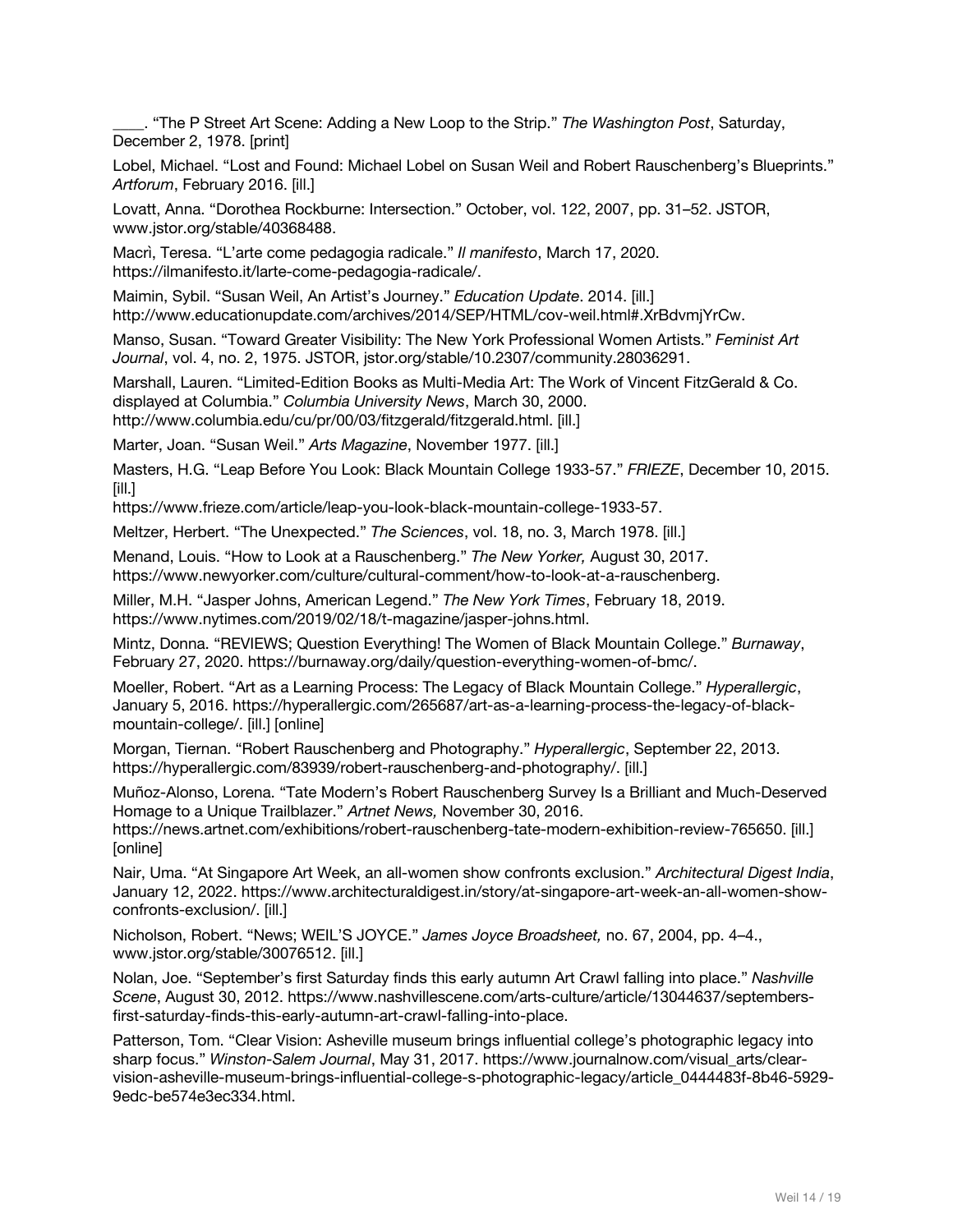Perry, Barlo. "SUSAN WEIL." *PARISLA*, April 5, 2021. https://www.paris-la.com/tag/james-joyce/. [ill.]

Plagens, Peter. "THEATER; Rauschenberg's American Beauties." *The New York Times,* October 12, 2003.

https://www.nytimes.com/2003/10/12/theater/theater-rauschenberg-s-americanbeauties.html?searchResultPosition=18.

Rathe, Adam. "Inside Robert Rauschenberg's Squad." *Town & Country*, May 26, 2017. https://www.townandcountrymag.com/leisure/arts-and-culture/g9275746/robert-rauschenberg-momaretrospective/. [ill] [online]

Raynor, Vivien. "Art: Al Held Puts Op In a Hall of Mirrors." *The New York Times* May 12, 1978.

\_\_\_\_. "Art: Susan Weil Graphics." *The New York Times*, December 31, 1981.

"Robert Rauschenberg: Ruminations Heads to Lyman Allyn Museum." *Art Fix Daily*, June 5, 2019. http://www.artfixdaily.com/artwire/release/4142-robert-rauschenberg-ruminations-heads-to-lyman-allynmuseum.

"Robert Rauschenberg, Untitled Press, Inc." *Brooklyn Rail*, 2017. https://brooklynrail.org/2017/06/verbatim/Robert-Rauschenberg-Untitled-Press-Inc. [ill]

Robins, Corinne. "Art in the Service of Joyce." *Arts Magazine*, May 1989, p 69-70.

Robinson, Marcene. "SIGHT MEETS SOUND IN NEW EXHIBIT FEATURING RENOWNED ARTIST SUSAN WEIL, WORKS OF AUTHOR JAMES JOYCE." *States News Service*, February 3, 2016. [ill.] [online] http://sphhp.buffalo.edu/home/news-events/news-archive/latestnews.host.html/content/shared/university/news/news-center-releases/2016/02/007.detail.html.

Rockburne, Dorothea and Nan Rosenthal. "Tribute to Robert Rauschenberg (1925-2008)," *Brooklyn Rail*, June 2008. https://brooklynrail.org/2008/06/art/tribute-to-robert-rauschenberg-19252008.

Rooney, Alison. "Rediscovering Susan Weil." *The Highlands Current,* February 26, 2021.

Rosenthal, Nan, et al. "Modern." The Metropolitan Museum of Art Bulletin, vol. 60, no. 2, 2002, pp. 39– 47. JSTOR, www.jstor.org/stable/3263909.

Russell, John. "Art: From Copley to Derain." *The New York Times*, October 28, 1977. https://www.nytimes.com/1977/10/28/archives/art-from-copley-to-derain.html.

\_\_\_\_. Art: Long Neglected, Jawlensky Returns." *The New York Times,* February 16, 1979. https://www.nytimes.com/1979/02/16/archives/art-long-neglected-jawlenskyreturns.html?searchResultPosition=1.

Russo, Jillian. "The Masters: Art Students League Instructors and Their Students." December 6, 2018, *LINEA*. https://asllinea.org/masters-exhibition-art-students-league/. [ill.]

Saff, Donald J. "Conservation of Matter: Robert Rauschenberg's Art of Acceptance." Aperture, no. 125 (1991): 24-31. www.jstor.org/stable/24472407.

Sattler, Victor. "Susan-Weil-Ausstellung in München So leicht wie die Vögel." *monopol*, August 25, 2019. [ill.] [online]

Schjeldahl, Peter. "The Audacity of Robert Rauschenberg." The New Yorker, May 22, 2017. https://www.newyorker.com/magazine/2017/05/29/the-audacity-of-robert-rauschenberg. [ill.]

Schwartz, Therese. "The Paper Theatre." *Arts Magazine*, October 1977.

Sebrell, Alice. "A Small But Mighty Museum: The Story of Black Mountain College Museum Arts Center." *Appalachian Journal*, 44/45, 2017, pp. 540–547. JSTOR, www.jstor.org/stable/45124309.

Segal, Troy. "Robert Rauschenberg: Among Friends at MoMA." City Guide, May 19, 2017. https://www.cityguideny.com/article/Robert-Rauschenberg-Among-Friends-MoMA-.

Shea, Andrea. "Boston Museum Exhibit Celebrates Legacy of Black Mountain College." Produced by *National Public Radio*. All Things Considered, December 1, 2015.

http://www.npr.org/2015/12/01/458058705/boston-museum-exhibit-celebrates-legacy-of-blackmountain-college.html.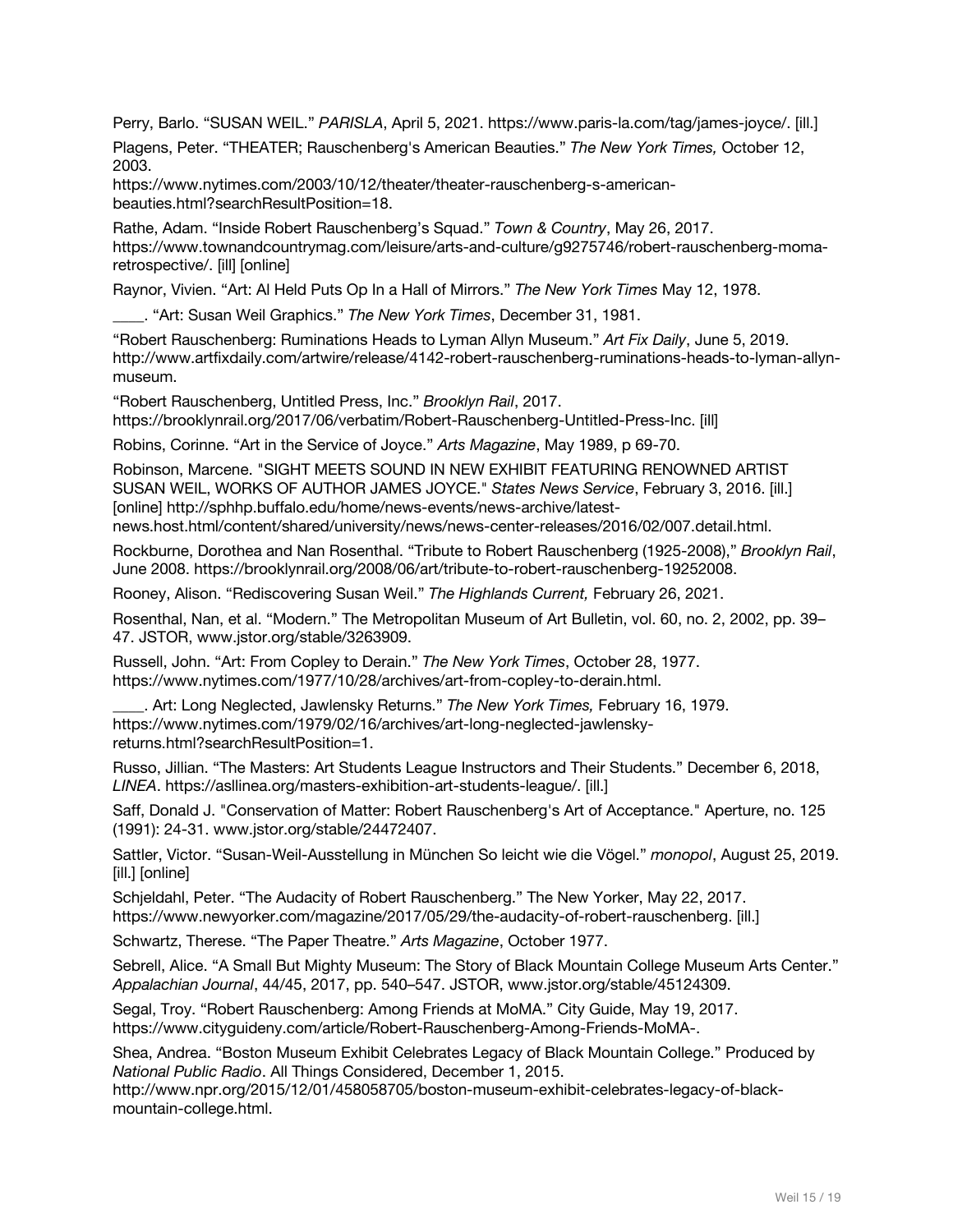Shepherd, Timbi. "'Poemumbles' fills Black Mountain College Museum." *The Blue Banner*, February 4, 2015. http://thebluebanner.net/poemumbles-fills-black-mountain-college-museum/.

Šiurkutė, Julė. "Robertas Rauschenbergas – genijus, užleidęs popmeno karaliaus sostą Andy Warholui." *ŽMONĖS*, May 9, 2020. https://www.zmones.lt/naujiena/robertas-rauschenbergas-genijus-uzleidespopmeno-karaliaus-sosta-andy-warholui.5f936735-8602-11ea-be6d-aa00003c90d0.

Smart, Lauren. "What to look for at the Dallas Art Fair's 2021 edition." *The Dallas Morning News*, November 12, 2021. https://www.dallasnews.com/arts-entertainment/visual-arts/2021/11/12/what-tolook-for-at-the-dallas-art-fairs-2021-edition/.

Smee, Sebastian. "Genius abounds in landmark ICA exhibit." *Boston Globe*, October 13, 2015. https://www.bostonglobe.com/arts/theater-art/2015/10/13/genius-abounds-ica-landmark-blackmountain-exhibit/9qDQsx1ooq39HuIQOEb8xN/story.html. [ill.]

\_\_\_\_. "Recalling Black Mountain's incident on the lake." *Boston Globe*, January 9, 2016. https://www.bostonglobe.com/arts/2016/01/09/recalling-black-mountain-incidentlake/Q9VcJ6SZ44WplFStkyggON/story.html.

Smirnoff, Nicolas. "Monochrome No. 2 at Ordovas." *Art is Alive*, February 24, 2020. https://artisalive.co.uk/2020/02/24/monochome-no-2-at-ordovas/ [online]

Smith, Mark Lesly. "SUSPENDED SHADOWS: THE MINIATURE BLUEPRINTS OF RAUSCHENBERG & WEIL." *The Print Collector's Newsletter*, vol. 24, no. 4, 1993, pp. 125–128. *JSTOR*, www.jstor.org/stable/24554754. [ill.]

Smith, Roberta. "What to See in New York Art Galleries This Week." *The New York Times*, October 04, 2018.

\_\_\_\_. "Rauschenberg, Before Fame Struck." *The New York Times,* May 09, 2014.

Solomon, Deborah. "For Robert Rauschenberg, No Artist is an Island." *The New York Times*, May 11, 2017. https://www.nytimes.com/2017/05/11/arts/design/for-robert-rauschenberg-no-artist-is-anisland.html. [ill.] [online]

Staley, Thomas F. "Notes and Comments." *James Joyce Quarterly*, vol. 26, no. 1, 1988, pp. 5–9. JSTOR, www.jstor.org/stable/25484919.

Stauskaitė, Jūratė. "Grafikė Marija Marcelionytė-Paliukė: ar mums reikia dar nors vieno paveikslo? [Graphic artist Marija Marcelionytė-Paliukė: do we need another painting?]" January 10, 2021. *Lithuania National Radio and Television*. https://www.lrt.lt/naujienos/kultura/12/1288418/grafike-marijamarcelionyte-paliuke-ar-mums-reikia-dar-nors-vieno-paveikslo.

Tallman, Susan. "To The Last Syllable of Recorded Time: Christian Marclay." *Art in Print*, vol. 6, no. 4, 2016, pp. 10–15. JSTOR, www.jstor.org/stable/26408703.

Teicholz, Tom. "Rauschenberg: Making Art 'Among Friends.'" *Forbes,* July 13, 2017. https://www.forbes.com/sites/tomteicholz/2017/07/13/rauschenberg-making-art-amongfriends/#bfc16984746b.

Troiano, Vanessa S. "The "Bauhaus Idea" in Robert Rauschenberg's Blueprints." In: Wolkenkuckucksheim | Cloud-Cuckoo-Land | Воздушный замок, International Journal of Architectural Theory (ISSN 1434-0984), vol. 24, no. 39, Bauhaus Transfers, 2019, pp. 99–113.

Trouillot, Terence. "The Best Shows along the Hudson River." *FRIEZE,* February 24, 2021. https://www.frieze.com/article/best-shows-to-see-in-upstate-new-york. [ill.]

"Vincent FitzGerald & Company on View." *Art on Paper*, vol. 4, no. 5, 2000, pp. 26–26. *JSTOR*, www.jstor.org/stable/24557918.

Viveros-Faune, Christian. "Robert Rauschenberg Did Everything And Influenced Everyone (Yes, Everyone)." *The Village Voice*, June 7, 2017.

https://www.villagevoice.com/2017/06/07/robert-rauschenberg-did-everything-and-influencedeveryone-yes-everyone/.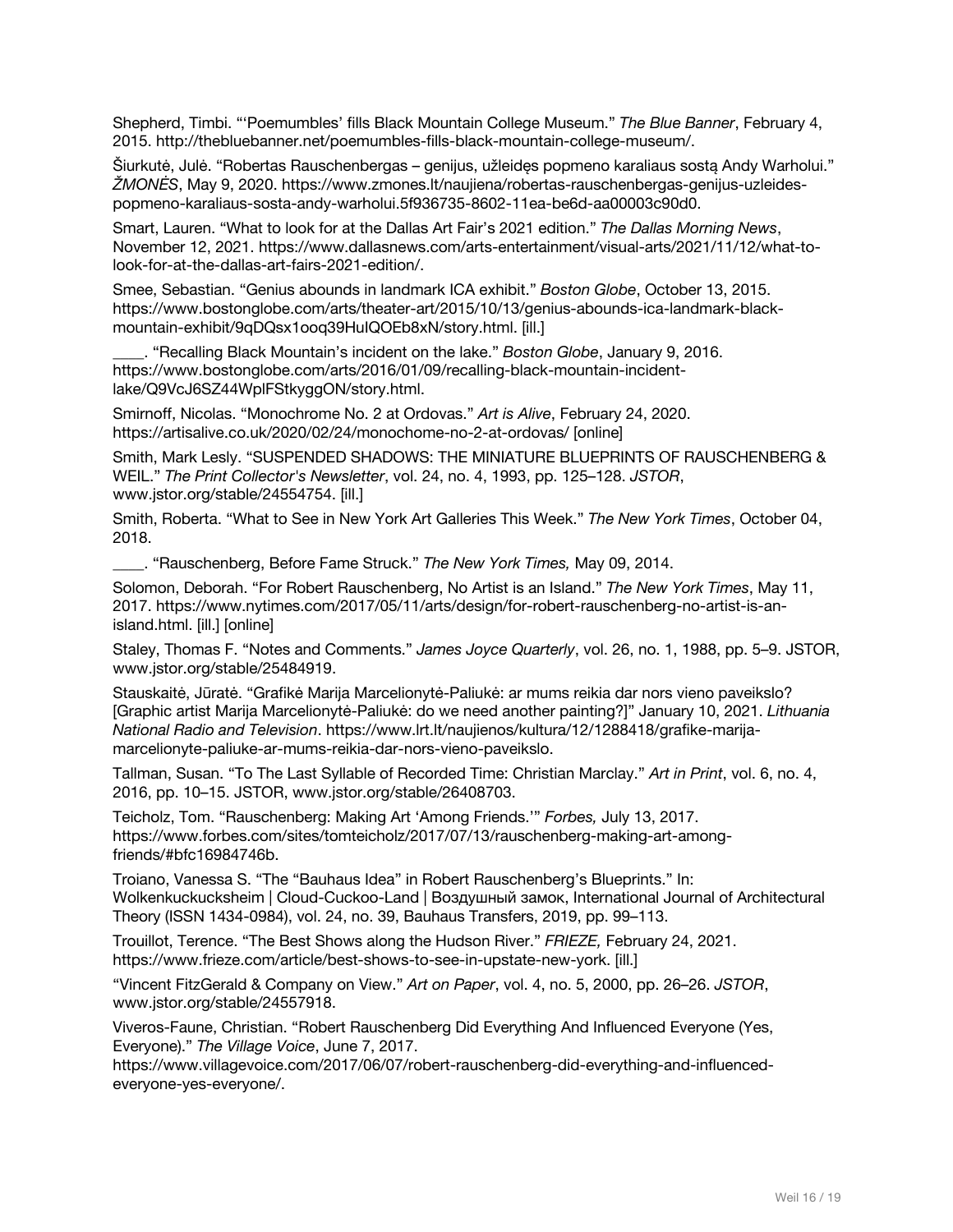Vogel, Carol. "Now Starring in Chicago, a Prime Rauschenberg." *The New York Times,* June 9, 2011. https://www.nytimes.com/2011/06/10/arts/design/prime-rauschenberg-at-chicago-art-institute.html. [ill.] [online]

Volk, Gregory. "*The Wanås Foundation:* Patronage and Partnership." *Sculpture Magazine*. January/February 2001, vol. 20, no. 1.

https://www.sculpture.org/documents/scmag01/janfeb01/wanas/wanas.shtml.

Weems, Jason. "Scanning Bob's Body: Rauschenberg's 'Booster', Science, and the Techno-Visual Subject." Bulletin of the Detroit Institute of Arts, vol. 82, no. 1/2, 2008, pp. 4–15. JSTOR, www.jstor.org/stable/23183280. [ill.]

Wei, Lilly. "Susan Weil at Sundaram Tagore." *Art in America* 92, no. 1 (2004): 101.

Westall, Mark. "Art on a Postcard Secret Auction." November 4, 2019. https://fadmagazine.com/2019/11/04/art-on-a-postcard-secret-auction/.

Winn, Steven. "Major Rauschenberg retrospective coming to SFMOMA." *San Francisco Chronicle*, November 7, 2017. https://www.sfchronicle.com/art/article/Major-Rauschenberg-retrospective-comingto-SFMOMA-12326640.php. [ill.] [online]

Wolin, Joseph R. "Review: 'Robert Rauschenberg: Among Friends'" *Time Out*, June 6, 2017. https://www.timeout.com/newyork/blog/review-robert-rauschenberg-among-friends-060617.

Zheng, Elain YJ. "Singapore Art Week: Exhibitions to See." *Ocula*. January 12, 2022. https://ocula.com/magazine/features/singapore-art-week-2021-exhibitions/.

#### SELECTED BOOKS AND CATALOGS

| 2020 | Chase, Marilyn. Everything She Touched: The Life of Ruth Asawa. San Francisco: Chronicle<br><b>Books</b>                                                      |
|------|---------------------------------------------------------------------------------------------------------------------------------------------------------------|
|      | Hundley, Jessica, ed. Tarot: The Library of Esoterica. Taschen                                                                                                |
|      | Fox. James. Monochrome: Blue. London: Ordovas                                                                                                                 |
| 2018 | Bauhaus and America: Experiments in Light and Movement. Bielefeld: Kerber                                                                                     |
|      | Morgan, Ann Lee. "Weil, Susan." The Oxford Dictionary of American Art and Artists. Oxford:<br><b>Oxford University Press</b>                                  |
|      | Wigley, Mark, et al. Cutting Matta-Clark: The Anarchitecture Investigation. Lars Müller                                                                       |
| 2017 | Thomson, Julie J. and Michael Beggs. Begin to See: The Photographers of Black Mountain<br>College. Asheville, NC: Black Mountain College Museum + Arts Center |
| 2016 | Batchen, Geoffrey. Emanations: The Art of the Cameraless Photograph. New York: Prestel                                                                        |
| 2015 | Molesworth, Helen, and Ruth Erickson. Leap Before You Look: Black Mountain College,<br>1933-1957. New Haven: Yale University Press                            |
|      | Takahashi, Hisachika, and Marcia E. Vetrocq. Hisachika Takahashi: From Memory Draw a<br>Map of the United States. Odtfildern, Germany: Hatje Cantz            |
| 2014 | Shut Your Eyes and See: A Joyce   Weil Collaboration 1984 - 2014. New York: n.p.                                                                              |
| 2010 | Gribaudo, Paola, ed. Susan Weil: Moving Pictures. Milan: Skira Editore                                                                                        |
| 2008 | Susan Weil: Trees. New York: Sundaram Tagore Gallery                                                                                                          |
| 2005 | The Art of Susan Weil. New York: Sundaram Tagore Gallery                                                                                                      |
| 2004 | Lerm-Hayes, C. M. Joyce in Art: Visual Art Inspired by James Joyce. Dublin: Liliput Press                                                                     |
| 2003 | Melby, Julie. Splendid Pages: The Molly and Walter Bareiss Collection of Modern Illustrated<br>Books. New York and Manchester: Hudson Hills Press             |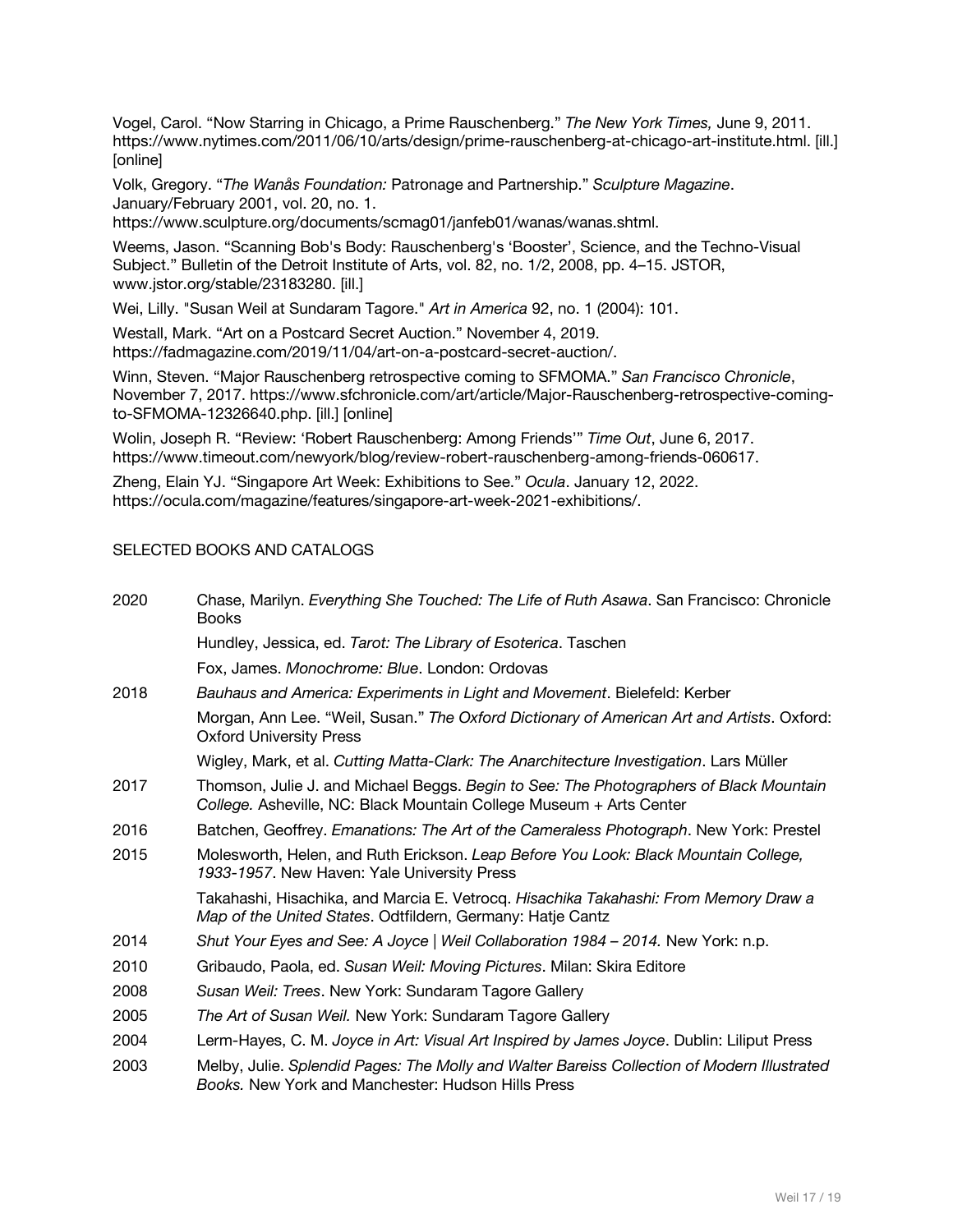| 2000 | Vincent FitzGerald & Company, and Columbia University. Themes & variations: the<br>publications of Vincent FitzGerald & Company 1980-2000. New York: Columbia<br>University                                              |
|------|--------------------------------------------------------------------------------------------------------------------------------------------------------------------------------------------------------------------------|
| 1998 | Stein, Donna. "Susan Weil: Full Circle." Dossier, Issue 5, Asheville: Black Mountain College<br>Museum + Arts Center Stein                                                                                               |
| 1997 | Weil, Susan and Olle Granath. Illuminations: Bookworks of Susan Weil. Stockholm:<br>Nationalmuseum                                                                                                                       |
| 1996 | Mavor, Anne. Strong Hearts, Inspired Minds: 21 Artists Who Are Mothers Tell Their Stories.<br>Rowanberry Books                                                                                                           |
| 1993 | Phillips, Elizabeth, Jerry Kelly, and Tony Zwicker. The American Livre de Peintre. New York:<br>The Grolier Club                                                                                                         |
| 1992 | Vincent Fitzgerald & Company Catalogue Raisonne, New York: Vincent Fitzgerald & Co.                                                                                                                                      |
| 1991 | Bellamy, Peter. The Artist Project: Portraits of the Real Art World: New York Artists, 1981-<br>1990. New York, NY: IN Pub.                                                                                              |
| 1990 | Bilick, Phyllis, and Queens Museum of Art. Queens 1990: An Invitational Exhibition of<br>Contemporary Art: Vincent Desiderio, Sandra "Pink Lady" Fabara, Freddy Rodriguez, Susan<br>Weil. Flushing: Queens Museum of Art |
| 1989 | Schulz-Hoffman, Carla and Vincent FitzGerald. Susan Weil "Mind's Sky" Munich,<br>Staatsgalerie Moderner Kunst (October 26, 1989-January 14, 1990). Munich: Staatsgalerie<br>Moderner Kunst                               |
| 1988 | Wick, Peter A. Artists of the Book 1988, A Facet of Modernism. Boston: The Boston<br>Athenaeum                                                                                                                           |
| 1982 | Views by Women Artists. New York: Chapter of the Women's Caucus for Art                                                                                                                                                  |
| 1981 | Susan Weil PRINTS 1973-1981. New York: Judith Christian Gallery                                                                                                                                                          |
|      | Brentano, Robyn and Mark Savitt. 112 Workshop Greene Street. New York: New York<br><b>University Press</b>                                                                                                               |
|      | Susan Weil. Helsinki: Helsingin kaupungin taidemuseo                                                                                                                                                                     |
| 1977 | Rooms P.S. 1. New York: Institute for Art and Urban Resources                                                                                                                                                            |
|      | Sectional Images: An Exhibition of Photographs and Drawings. New York: The Women's<br><b>Interart Center Gallery</b>                                                                                                     |
| 1975 | Artists Make Toys. New York: The Clocktower; Institute for Art and Urban Resources                                                                                                                                       |
| 1968 | Zimmerman, Sandra R, et al. PLASTIC as Plastic. American Craft Council. Museum of<br>Contemporary Craft                                                                                                                  |

## ONLINE ACADEMIC PUBLICATIONS

Atkinson, Lucy Jean. "Hazel Larsen Archer and Photography at Black Mountain College, 1933-1957." Bard Digital Commons, Senior Projects, Spring 2018. https://digitalcommons.bard.edu/senproj\_s2018/352.